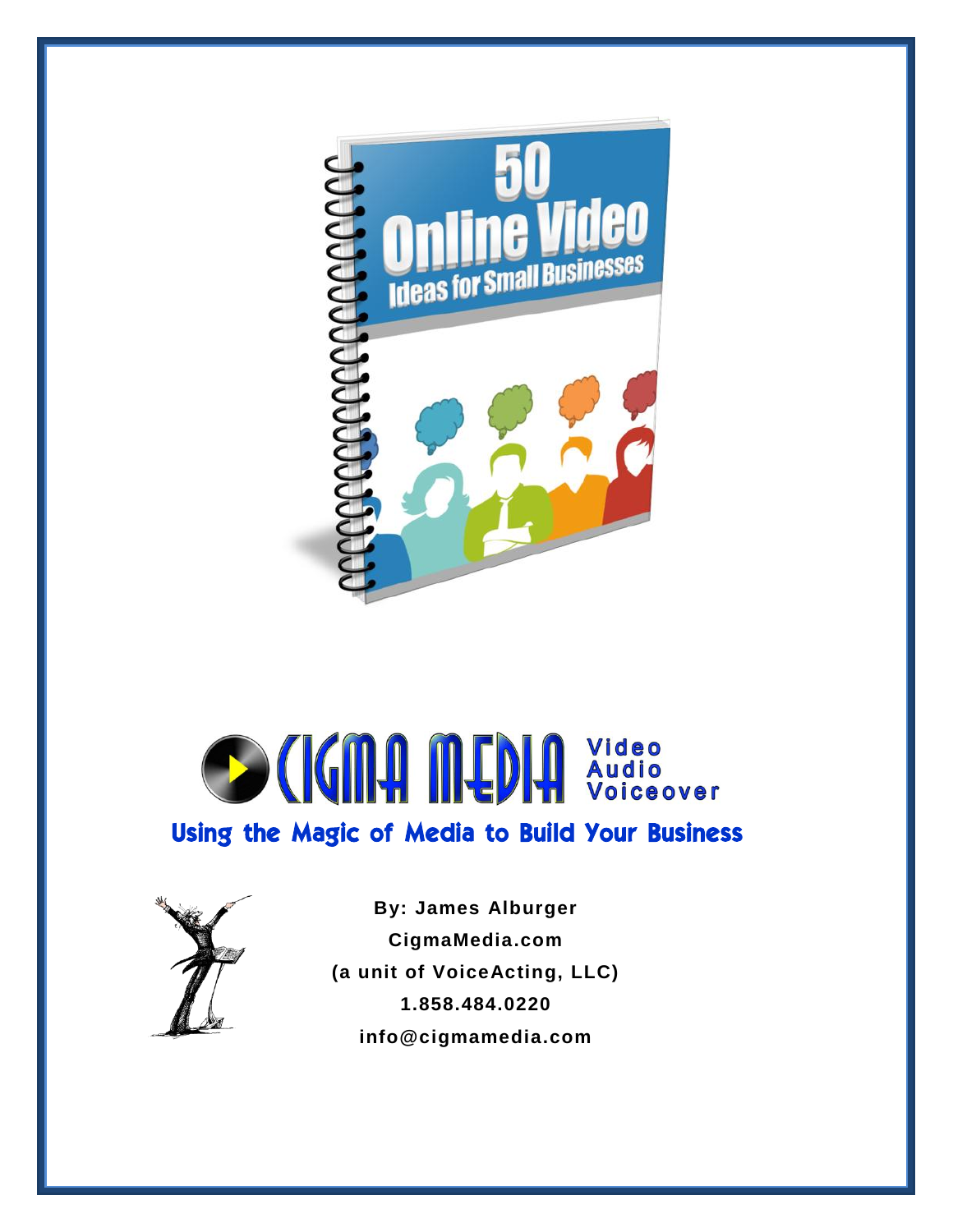## <span id="page-1-0"></span>**Table of Contents**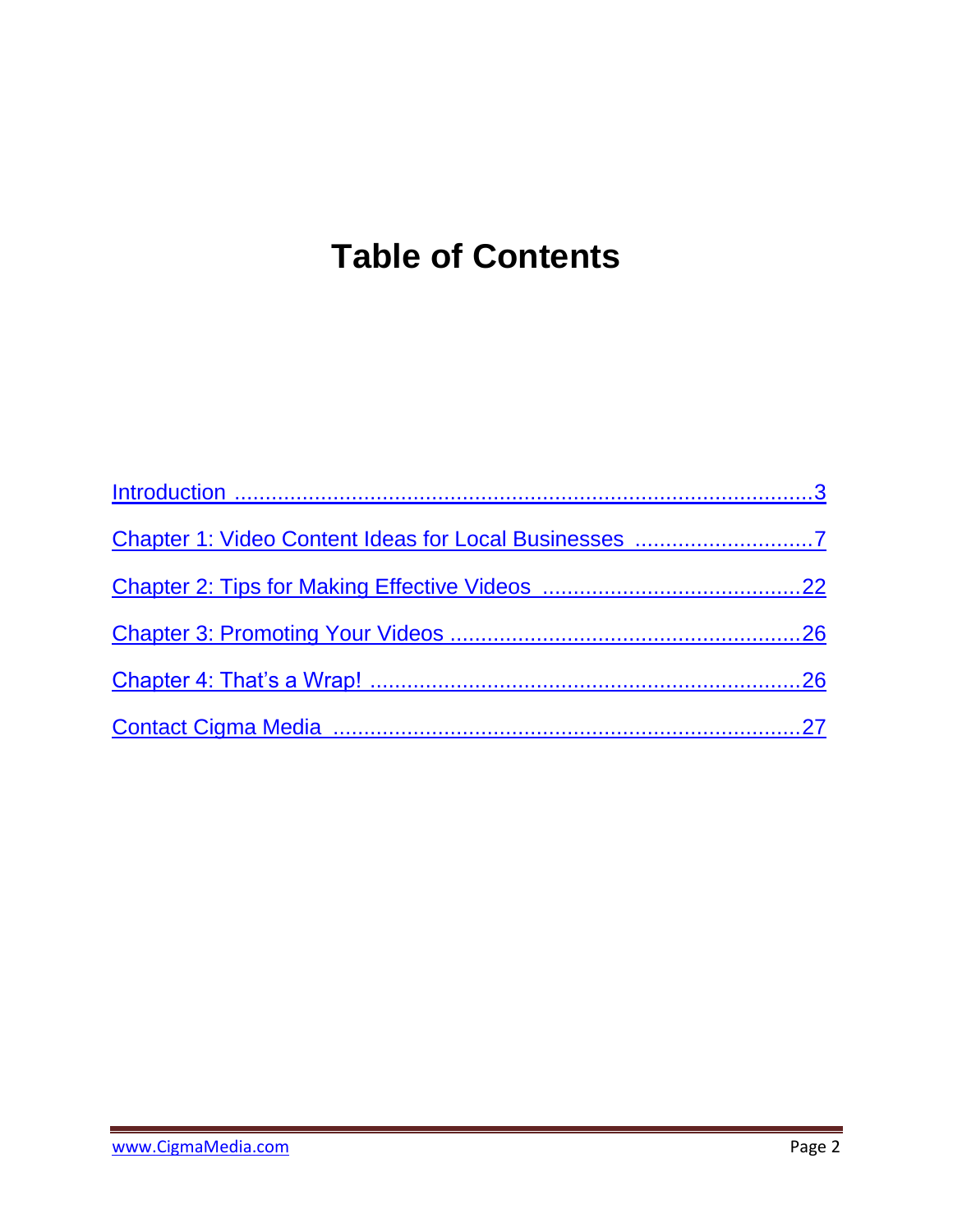#### **Introduction**

[back to Contents](#page-1-0)

#### *Content is king. ~ Bill Gates*

<span id="page-2-0"></span>When you go online, chances are that a lot of the content you see is in video format – and for good reason. Every day, approximately 100 million people watch at least one video online, so videos are an incredibly effective way of marketing your product or service. If you have been avoiding using videos because you think they will be too expensive or difficult to make, it is time to rethink your marketing strategy.

#### **Video Statistics**

Before we talk about why you need to be using videos to market your business, let's take a quick look at some statistics about the reach and power of videos:

- YouTube is the number two search engine, second only to Google (and in case you didn't know it... YouTube is owned by Google!)
- $\blacksquare$  A third of all the time users spend online is spent watching videos
- The average internet user watches more than 30 videos every month
- $\blacksquare$  The average user spends more than 16 minutes each month watching video ads online
- Videos improve customers' understanding of your product by 74%

Those are some impressive statistics – and they're only the beginning of why you need to start using video as a marketing tool.

#### **Basics of Online Video**

What do you think makes a video effective? If you're like most people, you might say the things that matter are video quality, sound quality, good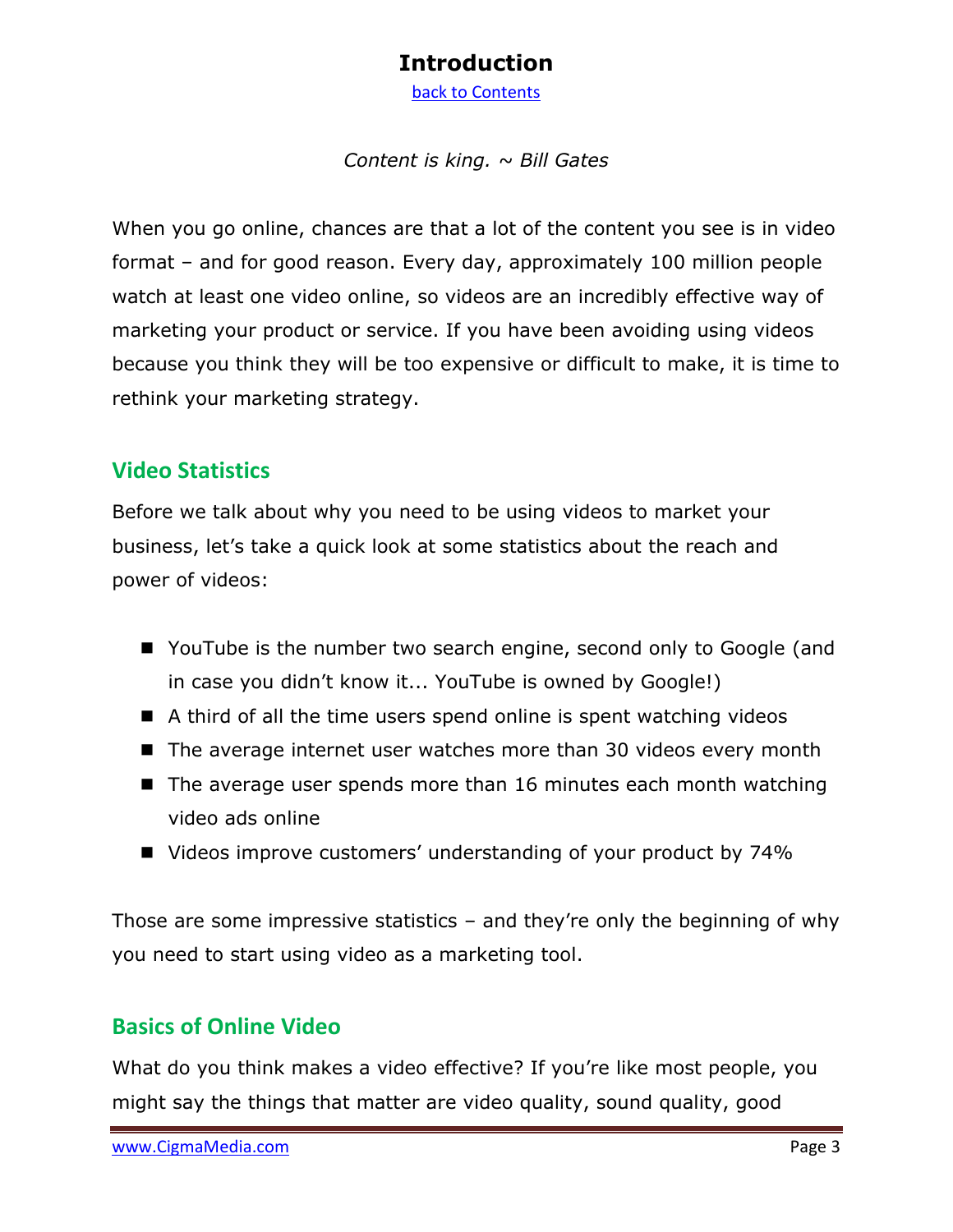lighting, and a format that is easily digestible. Those things do matter, but in the end, they all come second to this: your video must focus on a topic that is relevant and useful to your customers.

The topics you select must relate to your industry. For example, Home Depot has produced a series of popular how-to videos that they have posted on their website. They clearly thought about their customers and what might interest them – and that's what you need to do, too.

Video marketing is so effective that, for many businesses, it is becoming the primary way they communicate with their customers. If you are not using video as a marketing tool, you are missing a golden opportunity to connect with the people who buy your products. As impersonal as the internet can be sometimes, videos give you an opportunity to communicate in a way that feels more direct and personal; encouraging customer engagement with you and with your brand.

Here are some of the reasons businesses are turning to video:

- 80% of visitors to your site will watch a short video all the way through while only 20% will read all of your written content
- 75% of viewers visit the marketer's website after viewing a video
- 26% of viewers go looking for more information after they view a video online
- 12% of viewers make a purchase after viewing a video ad
- People can process images in as little as 13 microseconds, much faster than the process information they read or hear

#### **Creative Opportunities**

The great thing about videos is that there is no limit in terms of what you can do. There are so many different formats available, and once you know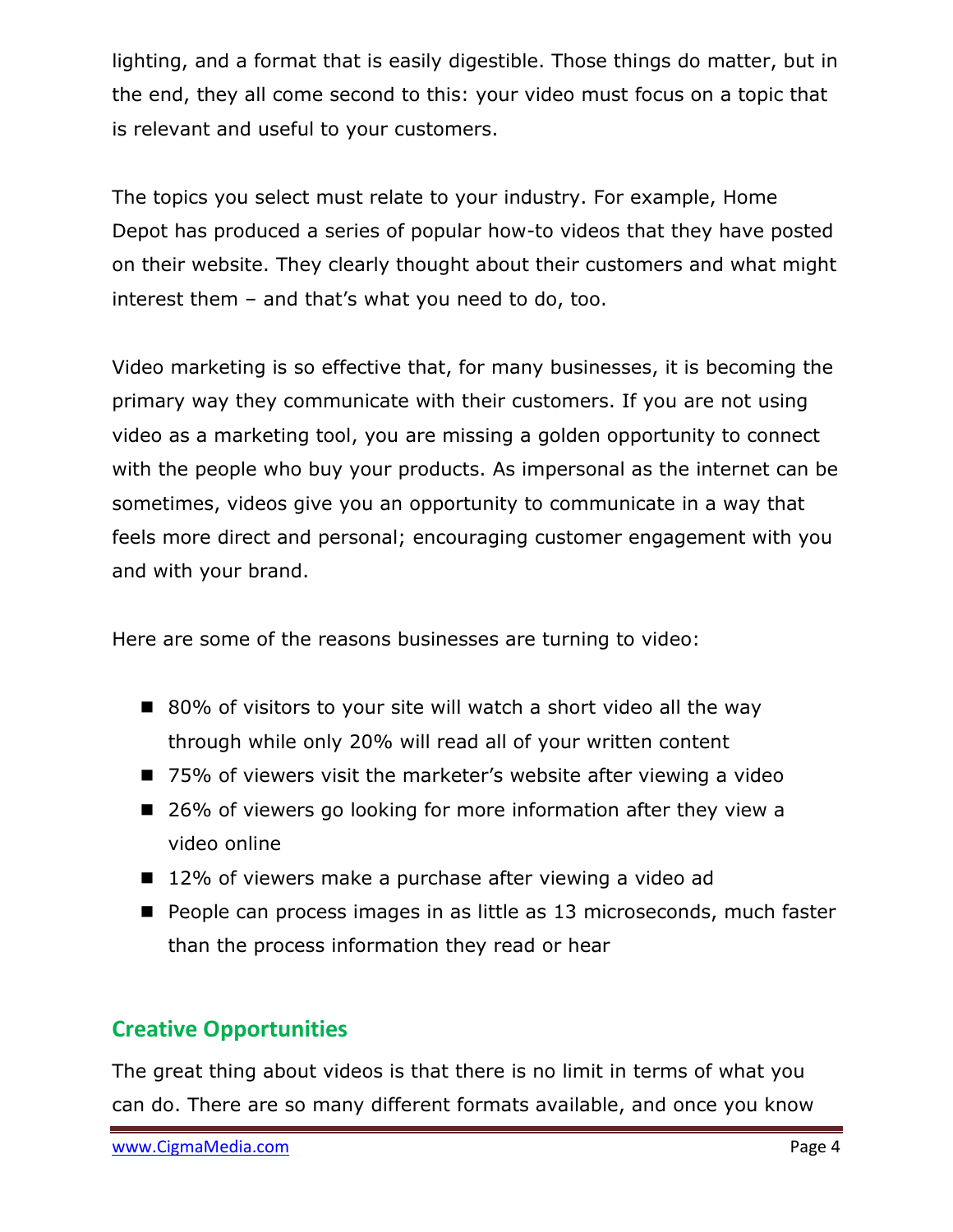the kinds of topics you want to cover, you can easily pick a format that will be effective for your customers. Here are just a few examples:

- Live product demos
- How-to or instructional videos
- Screencast videos
- Animated videos

Whether you produce your videos in-house or outsource them to a professional, your video must be:

- **Professional-looking**
- Targeted to a specific audience
- **Informative and entertaining**
- Intriguing leave customers wanting more
- Compelling encourage customers to find out more about your company
- **Persuasive you need a strong call to action at the end of your video**

If your videos fulfill these criteria, you can increase brand awareness, sell more product, and turn one-time buyers into loyal customers.

The goal of this guide is to jump-start your creativity and activate your imagination in terms of the different kinds of video content you can use to promote your business online.

Let's get started.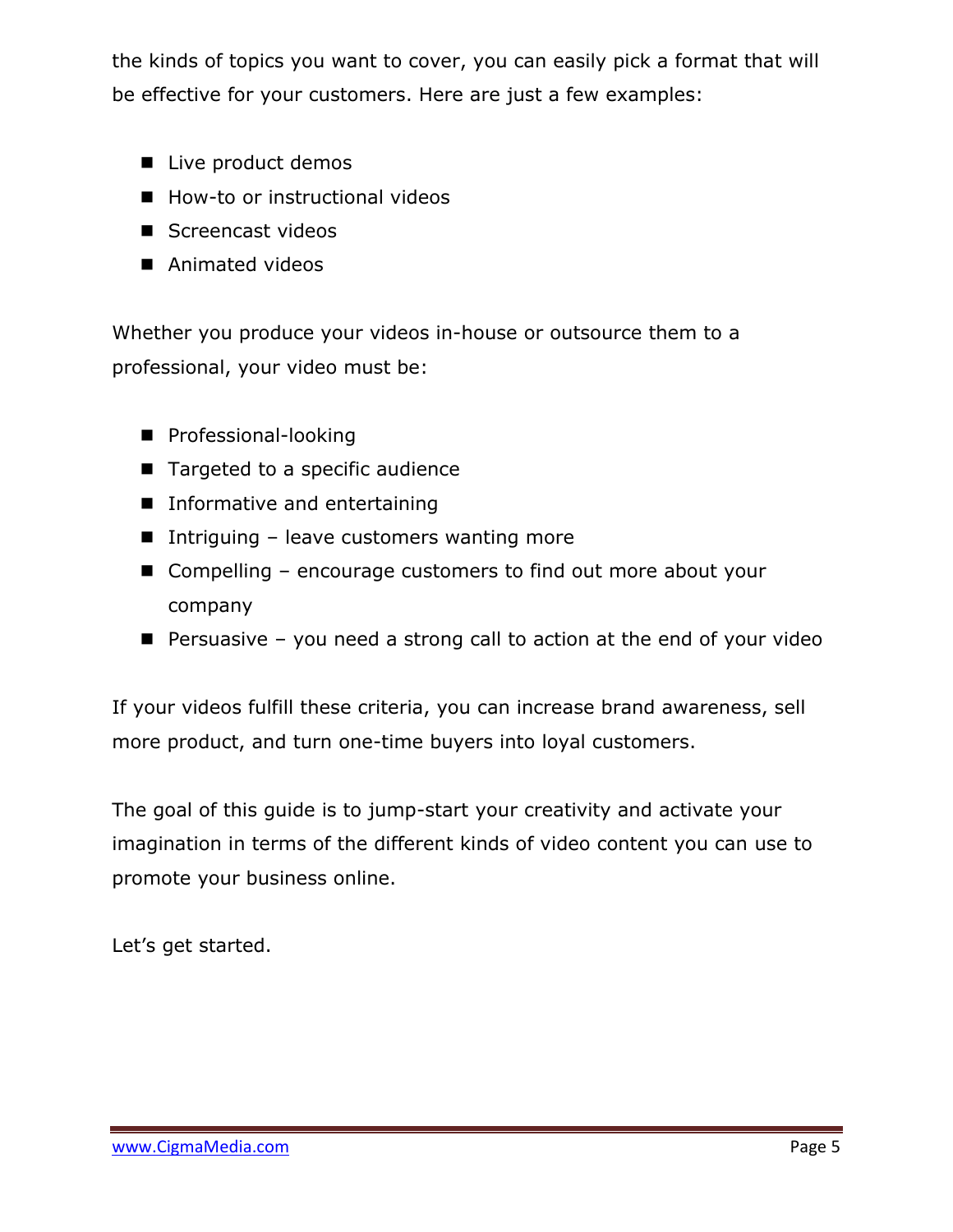## **Chapter 1: Video Content Ideas**

<span id="page-5-0"></span>[back to Contents](#page-1-0)

If you're not inspired to start using videos for your business yet, this chapter is all about giving you the inspiration you need. Regardless of your industry, there are multiple types of video content that will work for you. The key is to pick something that will be entertaining and relevant to your customers, which also presents your product or service in the most compelling way possible.

With that in mind, here are 50 ideas that you can use to put video content to use as a marketing tool for your business. And Cigma Media is ready to help with any of these...

#### **Sales and Promotional Videos**

- 1. **Video commercials:** Perhaps the most obvious choice, online promotional videos are a powerful way to grab the attention of your target audience and convert more of your prospects into customers. Like TV commercials, these videos have one goal – to quickly convince viewers to contact or visit your business. Depending on your product or service, there are many different types of promotional videos you can create: live footage, screencast, animated videos and more. The best thing about online promo videos is that they cost a fraction of what typical TV commercials, and even other traditional forms of advertising, would cost.
- 2. **Animated Story-Board Videos**: Animated explainer and whiteboard videos are perfect for telling a story about your brand, product, or service. This compelling video style is rising in popularity. Typically, they are short videos that include animations, cartoon characters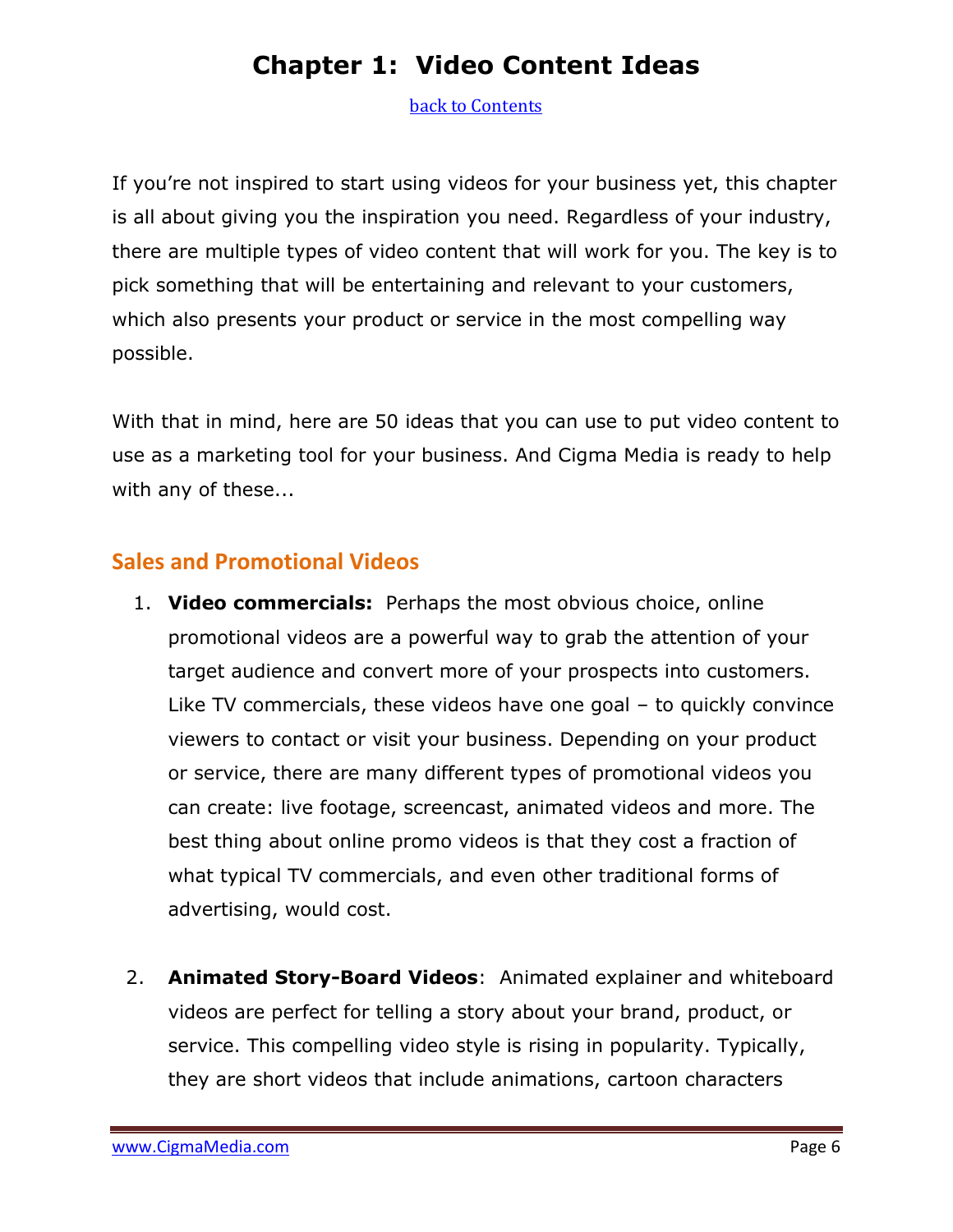(optional), and motion graphics to capture and hold attention. Due to their captivating nature and their short length, people tend to watch them all the way to the end -- which means they actually get to your call-to-action. You can create these videos yourself with animation tools that are available online. However, most business owners prefer to hire a professional like Cigma Media to create them as there is a steep learning curve to the software.

- 3. **Video Sales Letters:** In the past, one of the primary ways businesses welcomed users to their site was by writing a long-form sales letter. Because videos are so popular, it was inevitable that marketers would find a way to convert the sales letter to a video format. The video sales letter is a way for you to speak directly to your customer. You do not have to be in the video, but if you are, it adds a personal touch. You can use still images with a voice over if you prefer, or use a combination of live video, animation and still images to connect with customers. You can also use this type of letter in an email to your list.
- 4. **Press Release Videos**: Standard written press releases are typically four paragraphs of text. Nowadays, more companies are transforming press releases into compelling visual content. Instead of announcing the launch of a new product, you can use a video to show it to them. The real challenge with this kind of video is to find a way to put the focus on the customer by mentioning what your new product or service will do for them.
- 5. **Landing Page Videos**: Videos are starting to replace plain text on web pages all across the internet because they convert better. If you are using landing pages for the sole purpose of getting users to take a specific action, such as signing up for your mailing list, try using a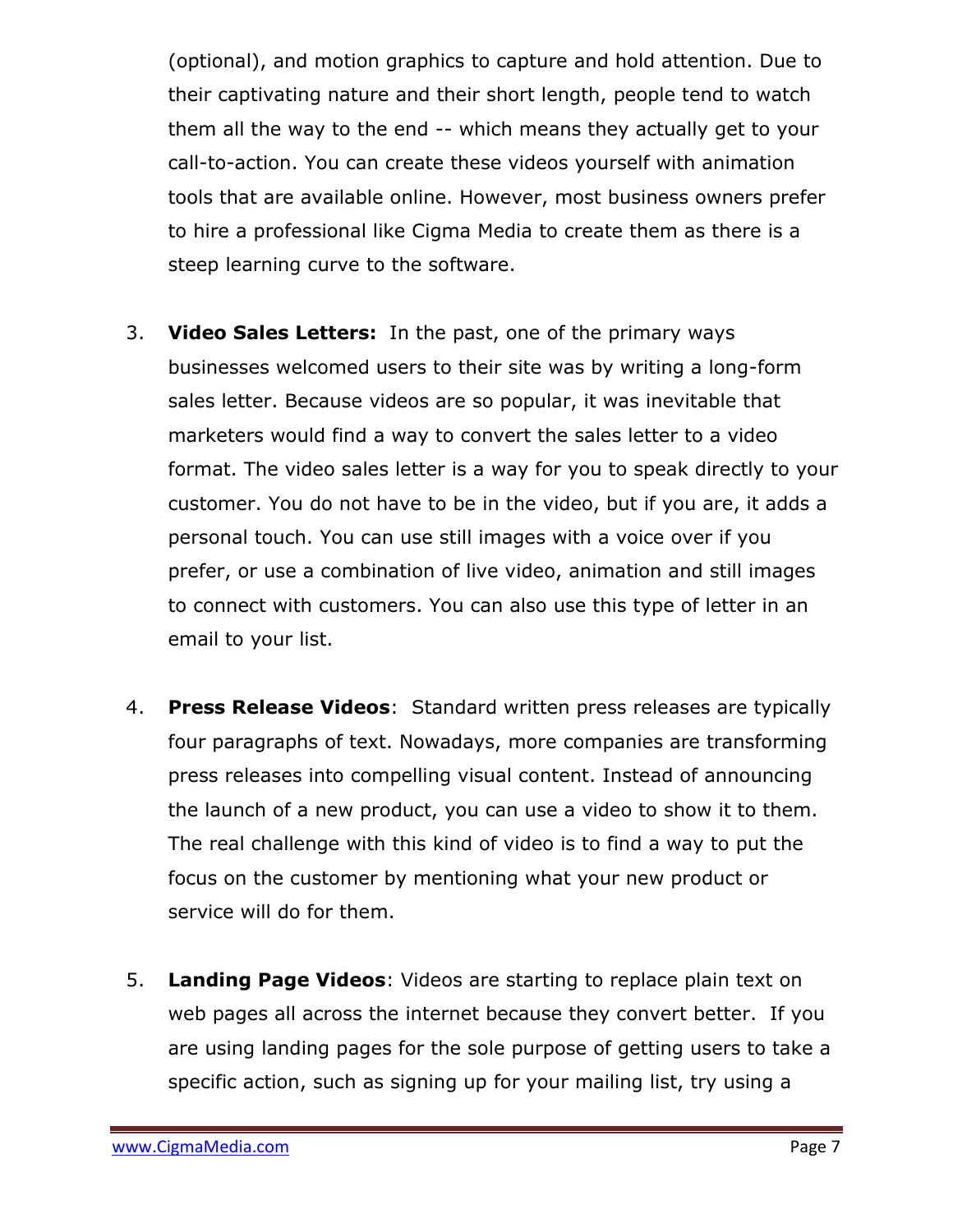video on the page instead of plain text. You can always include a text version of the video content below the video itself.

6. **Video Ads:** If you've ever watched a video on YouTube, you've seen the video ads that stream before your video plays. They are very popular with advertisers, and for good reason – they work. It's fairly inexpensive to buy True View pre-roll time on YouTube to help attract subscribers to your channel. Video ads can also be effective on sites like Facebook and Twitter. Social media advertising lets you target your audience using things like gender, age, location and hobbies, and it's affordable, too. You can even have a pre-roll video ad created that will play on your website just before your marketing video. These can be great for seasonal products or special sale announcements.

#### **Corporate Videos**

- 7. **Company Introduction Overview**: Instead of having a written history of your company on your "About Us" page, why not think about replacing it with a video? The video can cover your products and services, the history of your company, and details about your service areas. You can use a video like this to highlight the things that make your company unique, whether it's an innovative product, a special service, or better quality than your competitors.
- 8. **Bio Videos:** Along the same lines as the video above, you may also want to consider doing a bio video for yourself. A video talking about who you are can be especially effective if you are the face of your business in the community. You can use it to give customers your professional credentials, but it's also important to tell them a little bit about who you are. When they finish watching, customers should feel that they know you.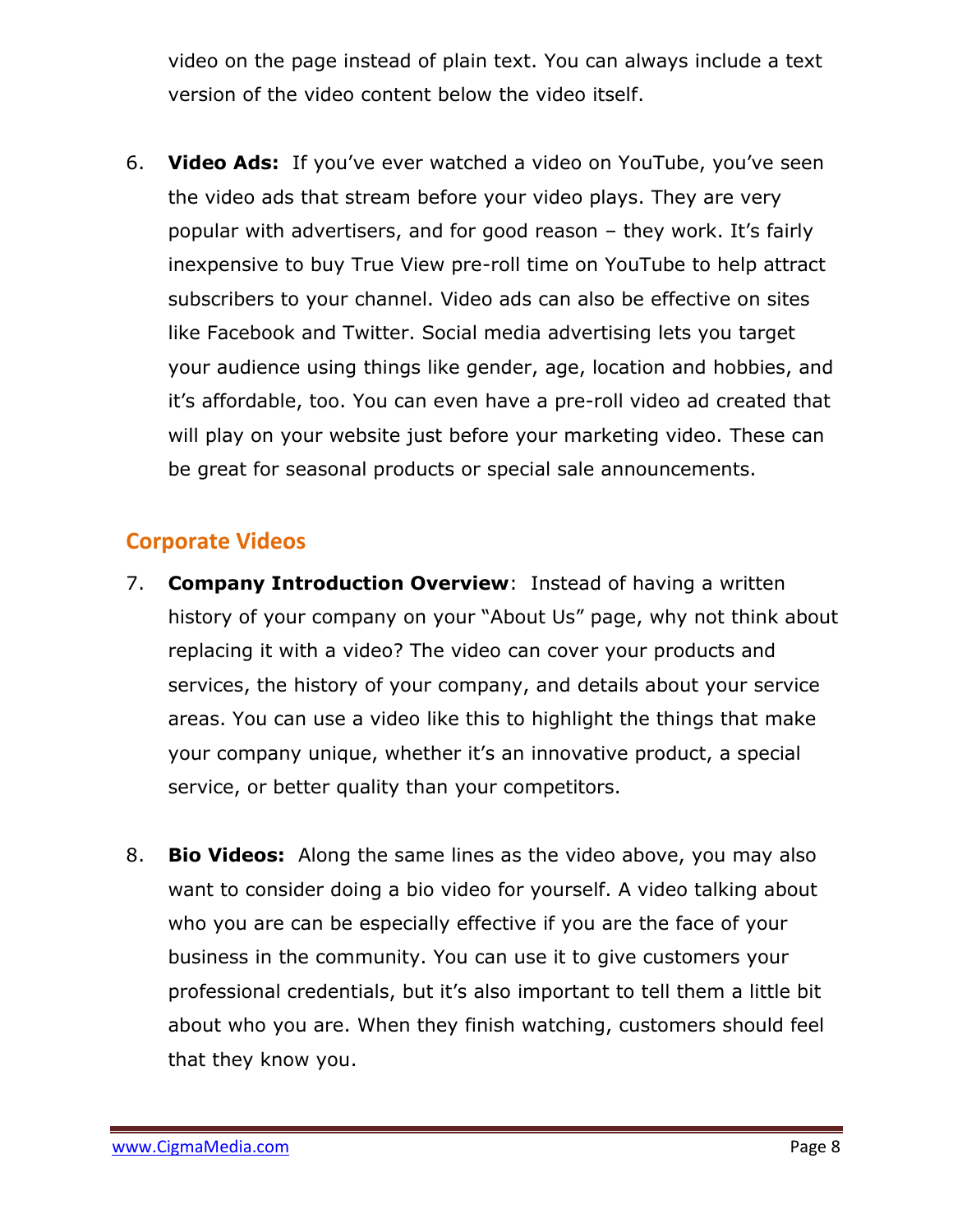- 9. **Behind the Scenes Tour Videos:** Get up-close and personal with your customers and prospects by opening your doors to them and allowing them to understand who you are. Show off your office, store, workshop, factory or warehouse, and wow them with a behind the scenes sneak-peek of how you do business.
- 10. **How We Make It Videos:** Expanding on the last topic, you can also create videos that show how you make a specific product that you sell. This type of video is more effective for certain kinds of businesses. For example, it might be especially effective if you sell an artisanal product or have a unique manufacturing process. This type of video can also be used to teach a technique or procedure that you give away as an incentive for visitors to join your email list or to create a stronger relationship with them.
- 11. **Photo Slide Show Videos:** If your company's products or services are highly visual, put together a montage in PowerPoint and turn it into a video slide show. A video like this is a great way to showcase what you have to offer and give your audience a bird's eye view of it. This type of demonstration can be especially effective for companies who provide products that rely on being pleasing to the eye.
- 12. **Staff Introduction Videos:** Help consumers connect with your staff before they come in to visit your establishment by introducing them on video. Not only is it valuable for your target audience, but your staff will enjoy it too. It gives them a moment in the spotlight and solidifies their importance as a part of your business. Some ideas might include having your staff talk about how long they have been working for you, or what they like about their jobs.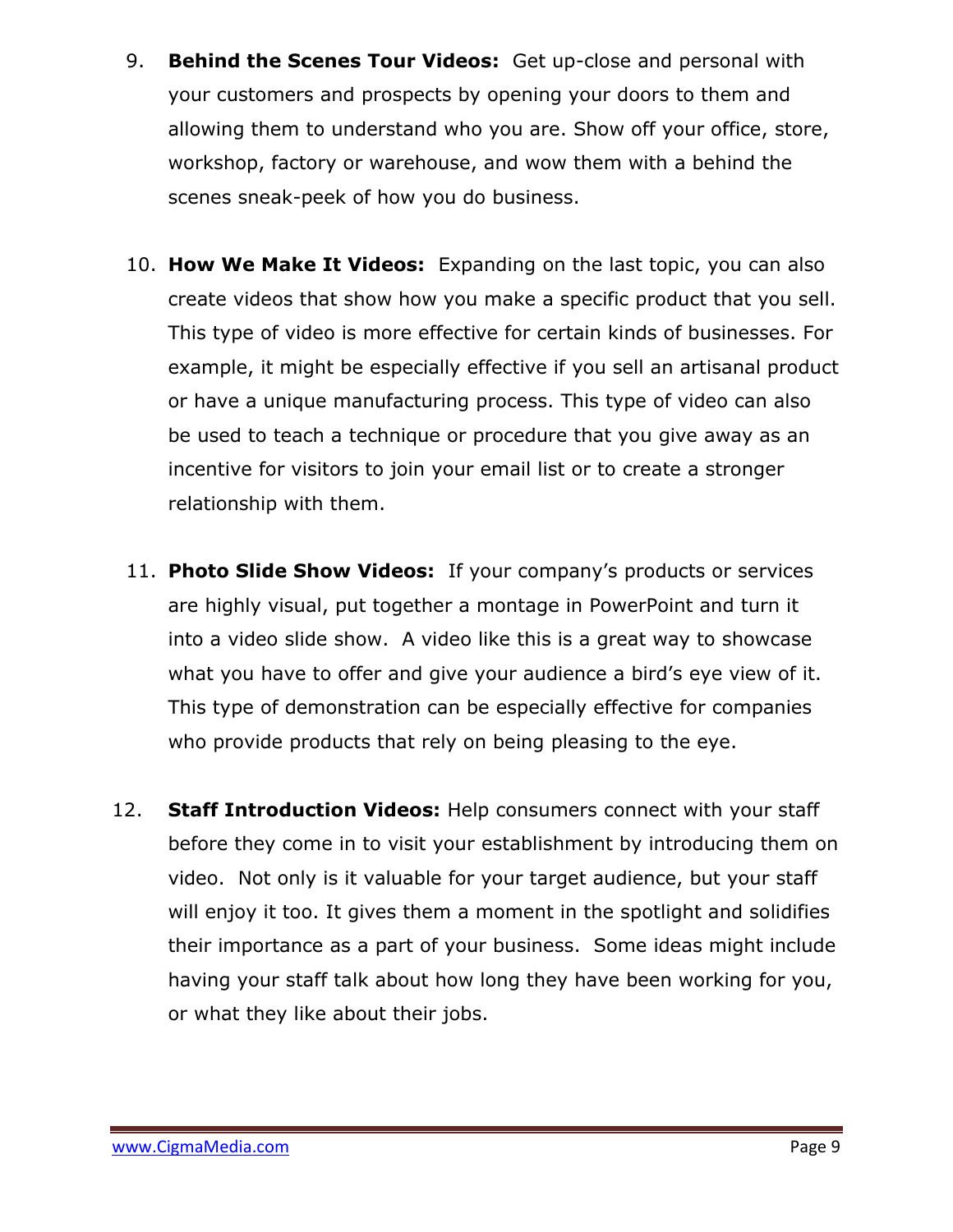- 13. **Industry Interview Videos:** Provide value to your customers and prospects by interviewing various experts in your company or industry. This type of video is effective for discussing topics that are of interest to your target audience. What should you interview them about? Discuss current industry trends, common consumer issues and questions, and your outlook on the future of the industry. You might begin by touching on some of the common issues and questions your customers and prospects may have, and move on from there.
- 14. **Funny Company Story**: Did something comical and unique happen in your office? Why don't you or your staff share it with your target audience? Humor has a way of breaking down barriers, and it can also help to put a human face on your company and pique curiosity about your brand. You could even take it a step forward and create a full dramatization of the event (if it's a good fit for your business.)
- 15. **Special Event & Promotional Announcement Videos**: Whether it's an event you hosted or one that you participated in, record the announcement or recap the event, and share videos with your audience. Restrict this type of video to events that relate to your industry. Viewers will appreciate that you cared enough to think about them during the event, and it's another way to associate high-value online video content with your brand.
- 16. **Recorded Webinar Videos**: If your business offers webinars, be sure to record them as they can be used later to attract new business. If the webinar focuses on a high-value topic in your industry, you can even sell it to your target audience as an additional stream of income.
- 17. **Thank You Videos**: Customers love to be thanked for their business, and a video can be a very effective way to do that. You might consider making a brief thank you video to play after someone makes an online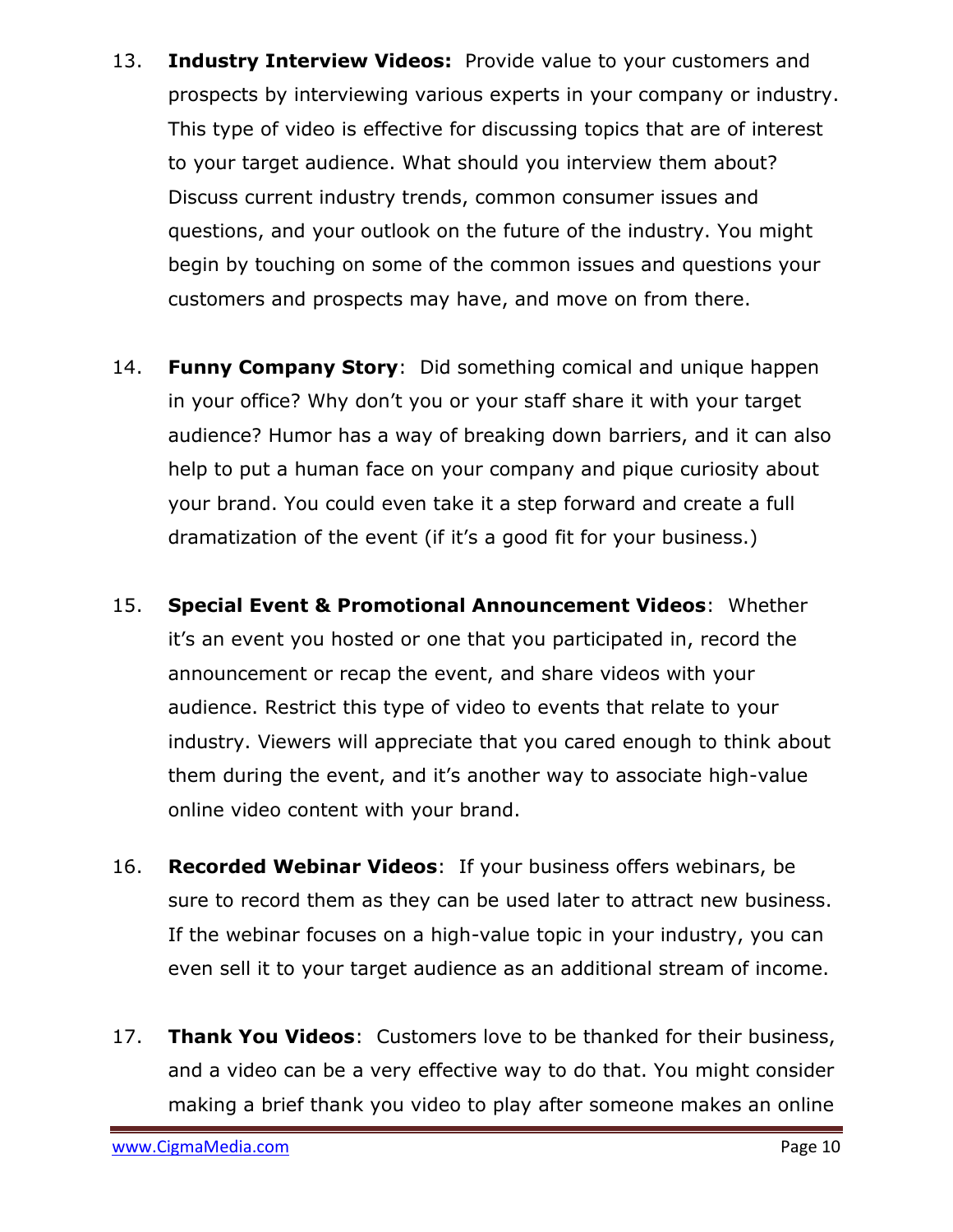purchase, or sending one out to your mailing list. You could also make a thank you video after the successful launch of a new product, and post it on your social media accounts.

18. **Charitable Donation Videos**: If you run a charity, videos can be an incredibly powerful way to show potential donors what their donation can do. When people can see the problem, they are far more likely to want to be part of the solution.

#### **Customer-Related Videos**

- 19. **Customer Testimonial Videos**: Social proof is very important to people who search for local businesses online, and a customer testimonial video is one of the best ways to provide it. Customers want to know what other consumers think before they do business with a new company. Having a satisfied customer tell the world that they love your company, products, and services can greatly increase the chances that a new customer will convert. If you're already asking your customers to leave online reviews for your business – and I recommend that you do – take it a step further and ask some of them to provide you with video testimonials. A simple testimonial can be recorded on a cell phone with the video file delivered to you via email. You can post them on your website, social media sites, YouTube, and more for ultimate exposure.
- 20. **Case Study Videos**: Take customer testimonials to the next level by producing an in-depth case study. Nothing is more compelling than a video that gives an in-depth explanation about how your product or service has helped a customer. By showing viewers from start to finish the problem your product solves, and the solution it provides, you are giving them a real life example of how your product or service will help them.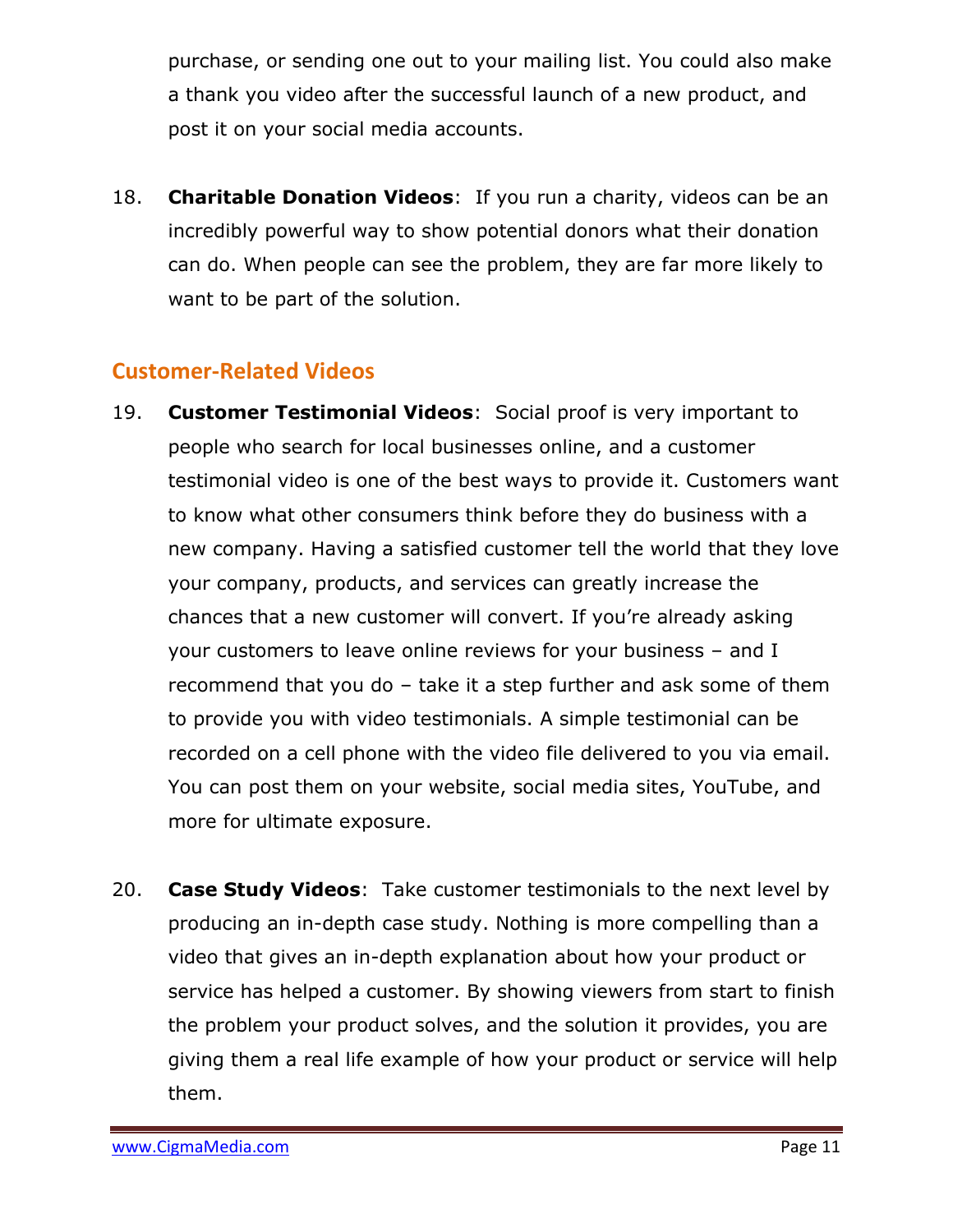- 21. **In-the-Street Interview Videos**: Usually reserved for building buzz around upcoming events, this is a spontaneous way to interview random people about topics related to your industry. It's a great way to get real-time ideas and insight into what your target audience craves from companies such as yours. Not only that, but they're usually entertaining and a great way to get people to watch your videos all the way through.
- 22. **Customer Interview Videos**: Another way of getting customers involved is to interview them about their experiences with your products and services. You can do the same with industry experts. These videos are best when done on camera, and you can create them using Skype, Google Hangouts, and other online tools.
- 23. **Customer Feedback Videos**: Add a personal touch to your "Tell us what you think" feedback requests by creating a video. In it, assure customers that their opinions matter and let them know how much you value their business. This type of video is a fantastic way to make sure customers feel special and more connected with your company. Take it a step further and ask your customers to provide their feedback on video (testimonial).
- 24. **Greeting and Thank You Videos**: Show your customers how much you appreciate them by creating greeting and thank you videos to play on your website. For example, you might have a short greeting video that plays as soon as a customer visits your home page, or a "thank you for buying our product" video that plays after a customer makes a purchase.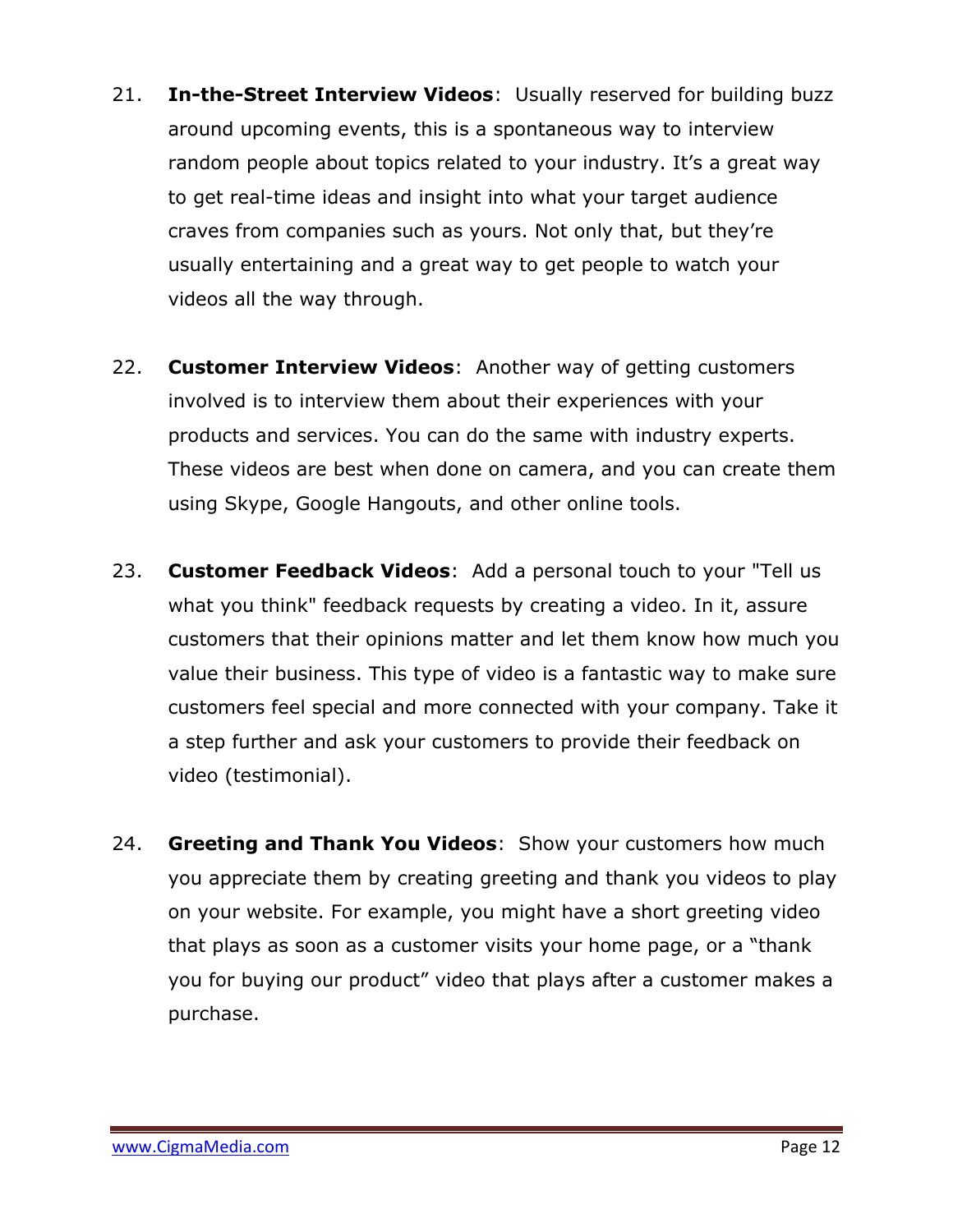#### **Product and Service Videos**

- 25. **Product Introduction Videos**: The purpose of this type of video is to present your new product or service with an emphasis on the benefits it will provide to your customer. Do not focus too much on the bells and whistles of your product. Instead, make sure the content is heavily geared towards explaining how the product will solve your customers' problems. A video like this is a great way to show them why they should choose your product as opposed to your competitors' products.
- 26. **Product Demo Videos**: Product or service demonstrations done on camera are extremely effective in converting prospects into buyers. When customers see a real-time demonstration of how your product works, it will remove some of the barriers they have when it comes to making a purchase. Think of it as a short infomercial. Demo videos are also helpful to your existing customers, and may help turn them into repeat customers.
- 27. **Product Reviews**: Similar to a customer testimonial, a product review is a video of a customer reviewing one of your products or services. Written reviews are great, but video reviews take things to the next level. The more positive product reviews you have floating around the web, the more prospects you will be able to convert into customers.

#### **Content-Focused and Informative Videos**

Content marketing is taking over the web – and online videos are perhaps the most powerful form of content any business can use to market their brand. The purpose of this type of video is to demonstrate the problems your product or service can solve. The focus is not on your brand– in fact,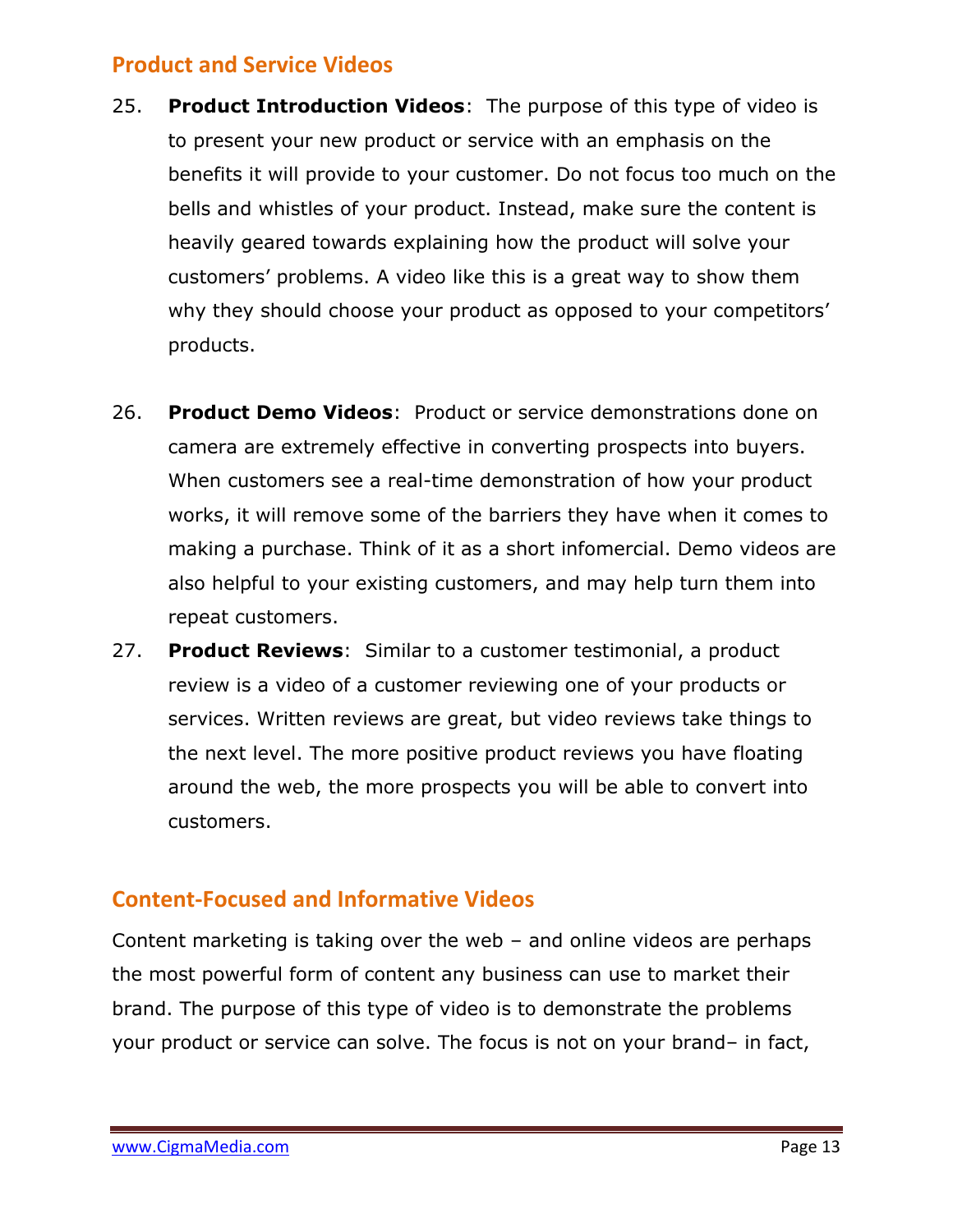your brand might appear only at the end of the video. These are not sales pitches but are meant to be informative and entertaining.

Here are a few basic template ideas to help you conceptualize ideas for content-focused videos:

28. **Helpful Tips Videos**: Most of the videos you produce should focus on your customers and potential customers. Helpful tips videos are great for showing off your expertise, as well as building your authority in your industry.

A tips video gives your audience valuable information that will help them. As a result, they will trust you more when it comes to fulfilling their needs – and, as a result, they may decide to buy what you're selling.

What are the most common questions you receive from your target audience? Answer them in a video and share them with the world. You can view these videos as "objection busters" because they will help you crush any objections that your target audience may have when it comes to why they need your product or services. These types of videos can also help a great deal with your SEO when optimized properly and distributed online, such as YouTube.

29. **Top 10 List of :** Internet users love a good list, as proven by the popularity of content providers like BuzzFeed. If you have a multipurpose product, you might make a list of the top 10 ways to use it, or list the top 10 things customers love about your product.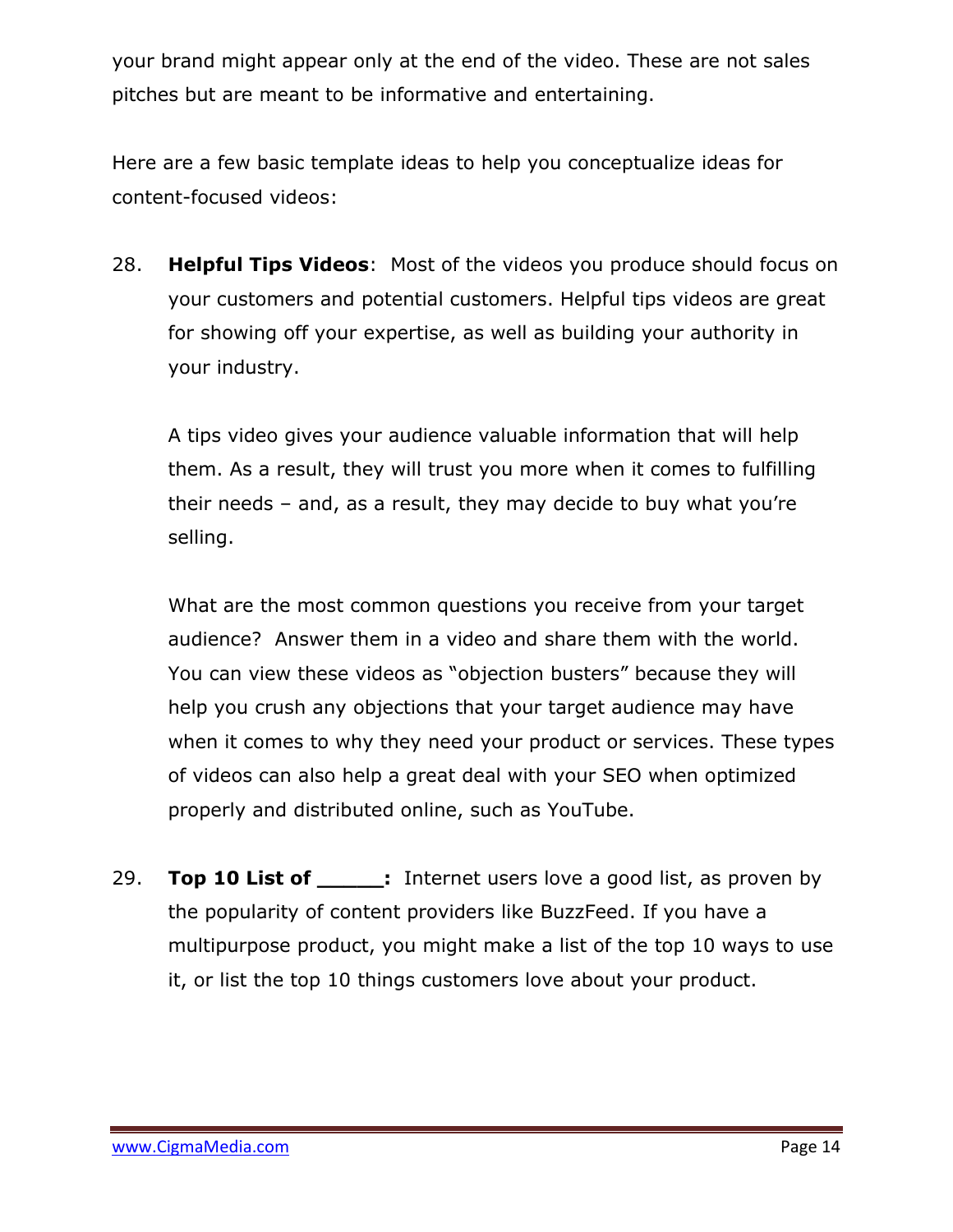- 30. **How to \_\_\_\_\_:** We already talked a bit about Home Depot's how-to videos. Many people learn more easily if they see something demonstrated, and a how-to video is a great way to do that.
- 31. **10 Frequently Asked Questions About \_\_\_\_\_:** Most companies have an FAQ page on their website. Why not make a video along the same lines, where you answer customers' questions about your company or industry? You can even solicit questions on your social media pages and give credit to the customers who asked the questions you select for your video.
- 32. **10 Mistakes to Avoid When \_\_\_\_\_:** Most people want to feel that they are doing things in the best and most efficient way. If you have specialized knowledge about a particular area of your industry that poses challenges to people, why not make a video about it? This type of video can apply to almost any industry. For example, the owner of a clothing store might make a "10 Mistakes to Avoid When Accessorizing" video and demonstrate with products from her store.
- 33. **10 Things You Should Know Before \_\_\_\_\_:** This video is similar to the mistakes video listed above, but it's more about helping your customer prepare to do something. For example, a car dealership might make a "10 Things You Should Know Before Buying a Car" video. A video like this can serve as a way to overcome buyer objections up front.
- 34. **10 Tips for \_\_\_\_\_:** Almost any industry can find a way to make an effective version of this type of video. For example, a florist might produce a "10 Tips for Choosing Flowers for Your Wedding" video.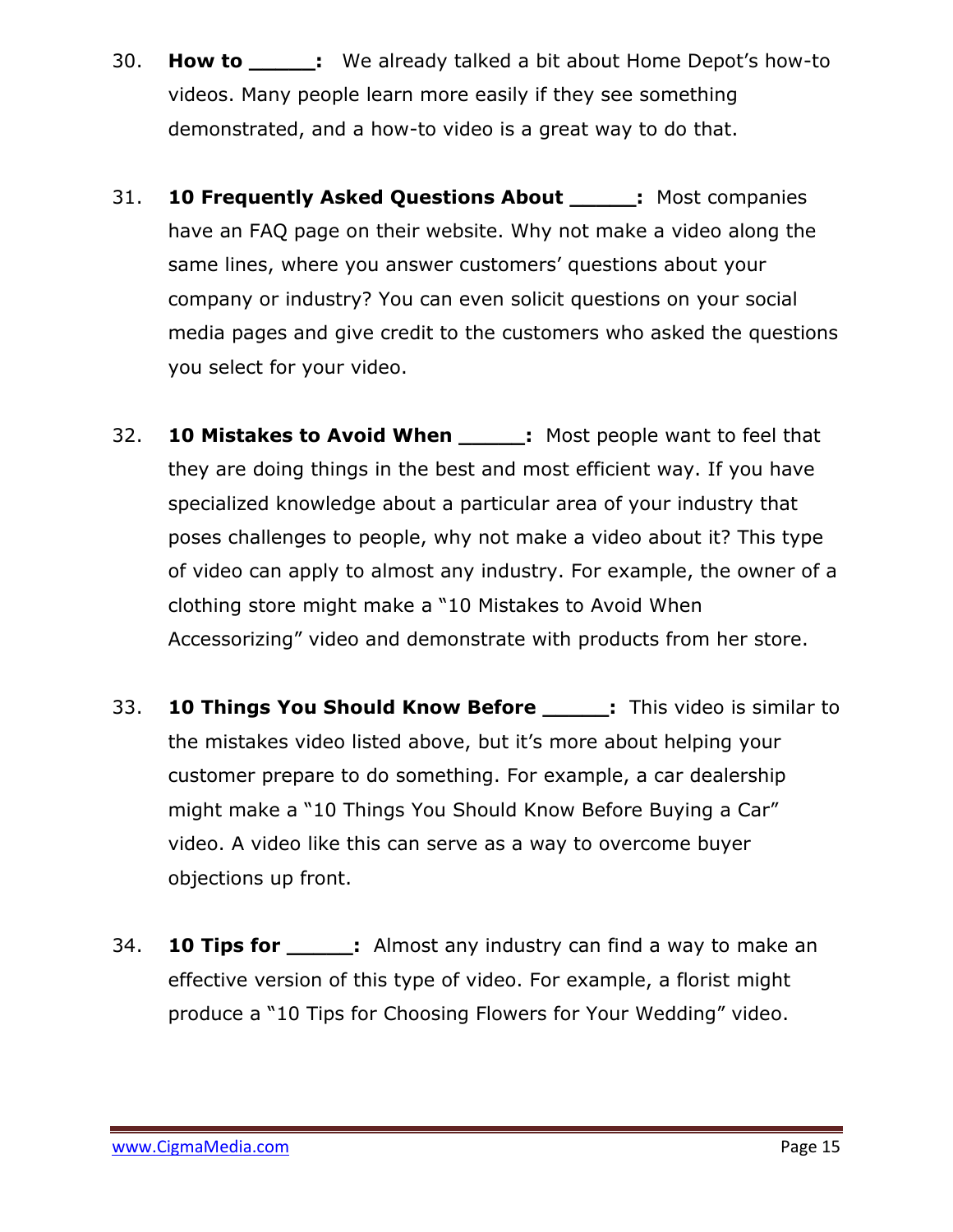- 35. **10 Cost-Effective Ways to :** People love a bargain, and they love advice on how to save money. The benefit of this kind of video is that it offers valuable advice, and also indirectly says to consumers that you understand their money concerns and want to help them save.
- 36. **10 Hottest Trends in \_\_\_\_\_:** If your industry is one that changes frequently, you might want to consider keeping customers updated on what's going on by making a video about trends. This type of video is helpful for things like fashion, entertainment, and software.
- 37. **10 Reasons You Need \_\_\_\_\_:** A "10 Reasons You Need" video is a way of subtly selling customers on your company. It can be especially effective for selling services, such as financial planning. This type of video naturally focuses on the customer, which is what you want it to do.
- 38. **10 Pitfalls of \_\_\_\_\_:** Like the above video, this type of video can be a good way to induce customers to use a particular service. For example, many homeowners decide to sell their homes themselves instead of using a realtor. A realty company might do a "10 Pitfalls of Selling Your Home without a Realtor" video, and post it on their website and social media pages.
- 39. **\_\_\_\_\_\_ Checklist:** If your product or service is one that people use at times of great transition, such as moving or starting a new job, you might consider doing a checklist video to give them information to help them do what they need to do. This type of video can also be good for seasonal companies. For example, HVAC companies could make an effective "Winter Preparation Checklist" video.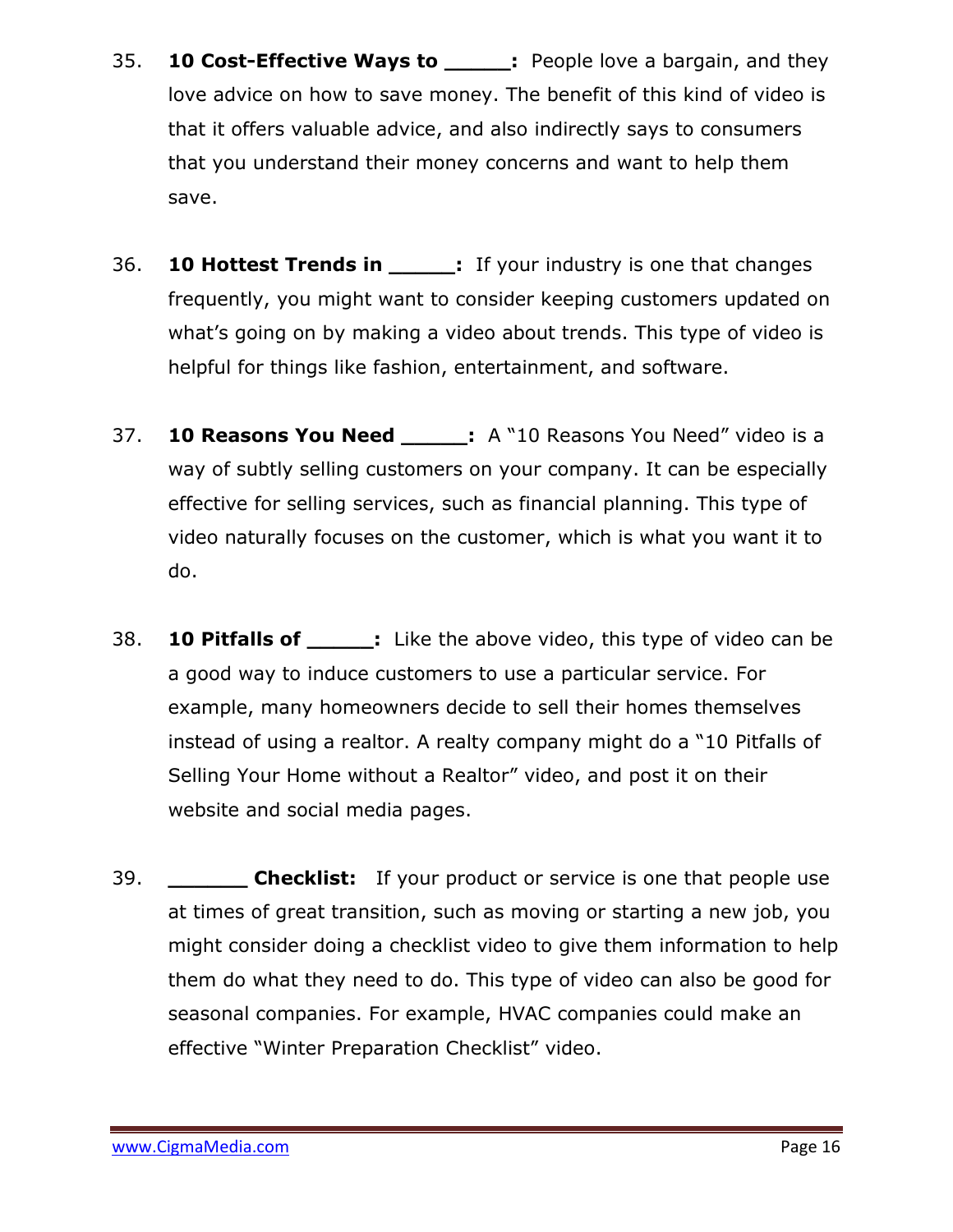- 40. **10 Ways to \_\_\_\_\_:** Like a tips video, a "10 Ways to" video offers significant value to your customers. For example, a travel agent might produce a "10 Ways to Get the Most out of Your Cruise" video that lets customers in on benefits and features that might not be obvious.
- 41. **vs. :** Which One Is for You? This type of video can be a good way to compare two of your products, or to compare general options for people interested in your industry. For example, a realtor might make a "Condo vs. House: Which One Is for You?" video to help potential customers decide what to buy.
- 42. **Video Articles**: Do you have an archive of blog posts or articles that you've written? Bring them back to life by converting them into videos. Simply place your article content on video slides using software such as PowerPoint, read the content (or have someone else record the voice over), and then post them on your website to supplement your textual content. You can also publish them on other sites, such as social media.
- 43. **Vlogging Videos**: A "vlog" is short for "video blog." In fact, some marketers prefer to create a long-term series of video blog posts – instead of using text. In short, instead of posting written articles to your blog, you can create a library of video posts on similar topics. Many people prefer to get in front of the camera for vlogging. Keep these videos limited to your blog; it's a great way to keep traffic coming back to see what you have to say next.
- 44. **Tutorial Videos:** Similar to "Tips" videos, tutorial videos are aimed at providing your audience with value-packed information related to your industry. If there's a product or service that can be better explained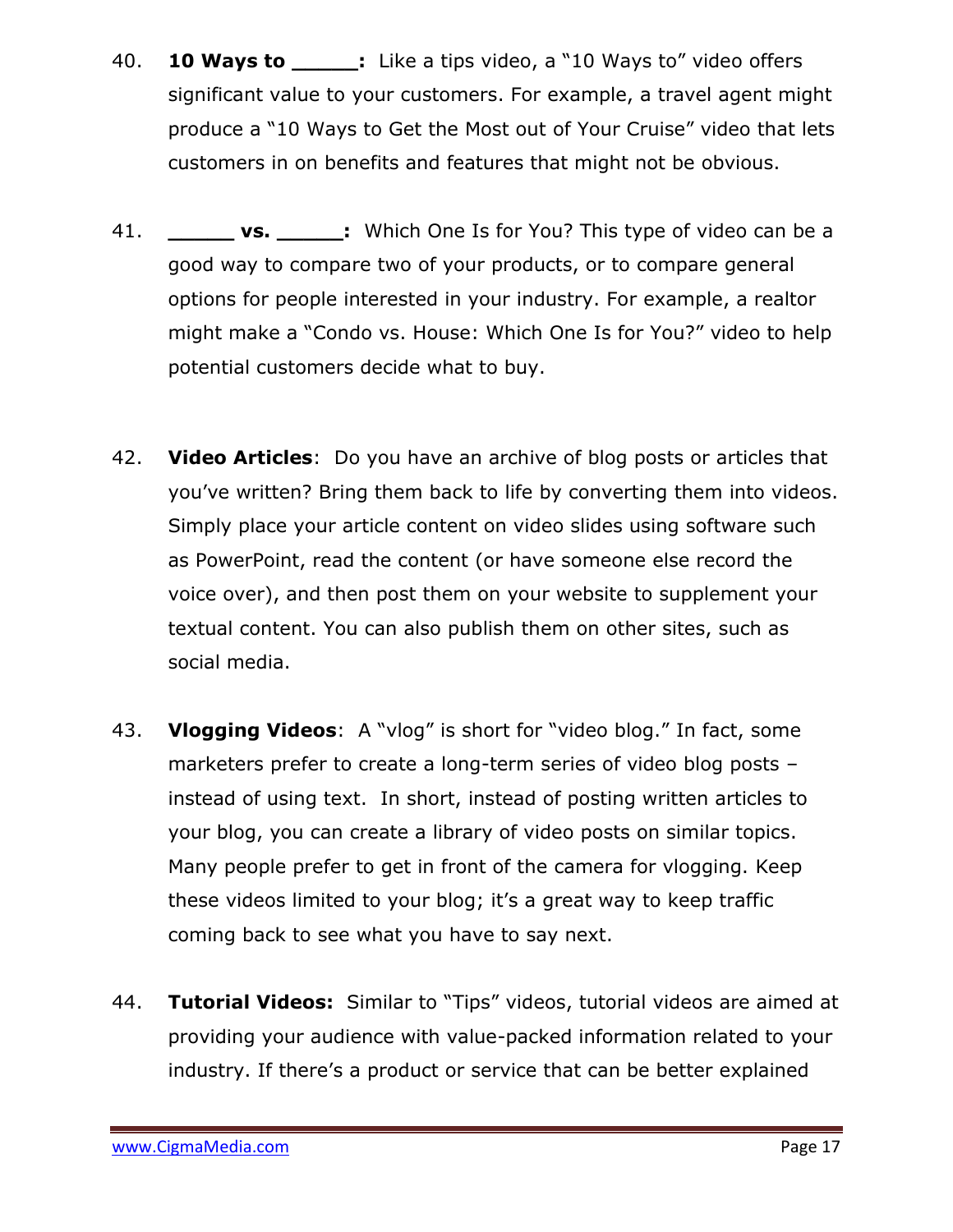with a tutorial, use that to your advantage to move people closer to purchasing it.

- 45. **Industry News Videos:** If you think you can put a unique spin on news events in your industry, you might consider making short videos to share with your customers. If your customers and social media followers like your voice and personality, they will watch the videos even if they have previously heard the news you're discussing. This type of video can also give a real boost to your SEO efforts.
- 46. **Response Videos:** If you see a video on YouTube or other platforms that you like and want to make a response to, make a response video and link back to the original video. This type of video can engage viewers, and may also help you establish a professional relationship with whoever produced the original video. You might also consider responding to customer questions from your social media pages in video format.
- 47. **Live Q&A Session Videos**: Today, interactive video is steadily growing in popularity. Social networks such as Google+ allow you to create "hangouts" where you can film yourself answering pressing questions from a live audience. Once it's done, you can post the video on your website and social media pages for people who were not part of the original audience.
- 48. **Presentation Videos:** Have an awesome PowerPoint presentation lying around collecting dust? Turn it into a video! This is a great way to create a captivating digital slide show that relays your presentation data. Give them a boost by adding music and even a voice over.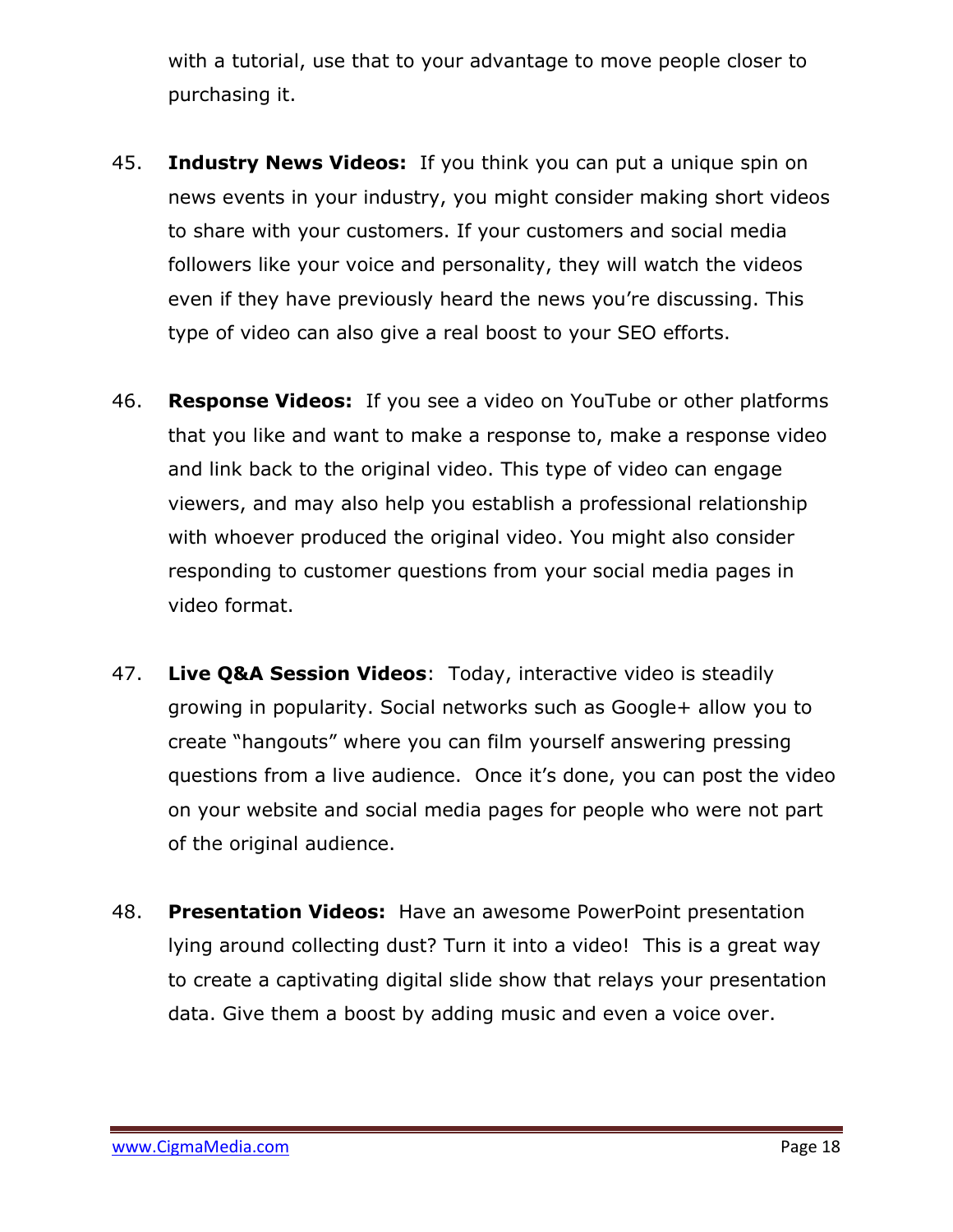#### **Competitive Videos**

For certain kinds of businesses, it may be helpful to introduce a competitive element to things. Consumers like to see competitiveness and fun associated with a brand.

For instance…

- 49. **Taste Test Videos & Comparison Videos:** If you sell an edible product, you might set up a taste-testing station at a local event and have people taste your product side-by-side with your competitor's product. Or, you might do a video in which you compare the benefits of your product with your competitors.
- 50. **Efficiency Tests:** The popular talk show *The View* sometimes does races where the hosts test out new kitchen gadgets. Typically they compete head to head, with one person using the new product and another one doing something manually or with a regular chef's knife. If your product would lend itself to this kind of demonstration, it can be a great way to showcase what you're selling.

There you have it – 50 ideas for videos that you can make and share online. I hope they provide you with plenty of inspiration to get started producing videos. Remember, these ideas are only a jumping off point. If you have an idea that I have not listed here – one you think would be particularly effective for your business – then go ahead and make it.

Regardless of the type of video you choose to create, make sure that the content is a great fit for your target audience and that it is a clear representation of your brand.

The next section provides some tips to help you make effective videos…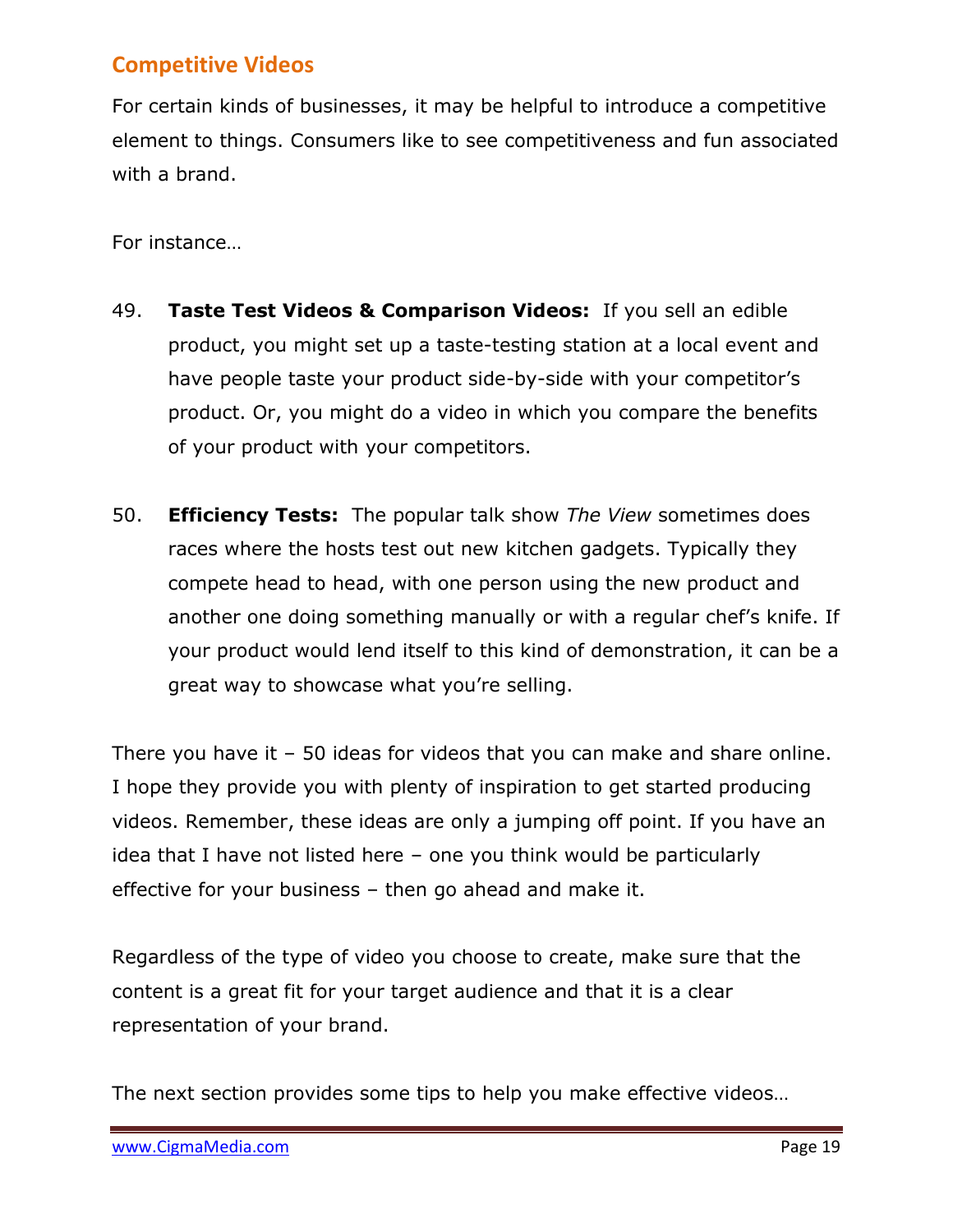## **Chapter 2: Tips for Making Effective Videos**

#### <span id="page-19-0"></span>back [to Contents](#page-1-0)

As you can see, just about any content can be shared in video format. You can share information about people, including yourself, your employees, and your customers. You can demonstrate your product or show people how you make it. You can provide virtual tours of your office and other facilities. Perhaps most importantly, you can give your viewers valuable information that can turn prospects into customers, and one-time buyers into repeat customers.

Here are some things that will help you get the most out of your videos whether you create them yourself or hire a professional:

- Study the competition. Looking at your competitors' online content might help you identify areas where their content is lacking. You can then produce videos that will help fill in the gaps and bring customers to your site.
- Keep videos short and sweet. Short of taking an online class or watching a movie, viewers' attention span for watching online video is very short. In most cases, two minutes or less is long enough to get your point across while not asking for a significant commitment from viewers. If you have a topic that you believe is worthy of a longer story, break it into smaller sections and promote it as a series.
- Use interactive features in your videos. Video technology now exists that allows you to include clickable features, such as a call to action or a form. Interactive videos allow your customers to feel like they are part of the video. You can expect to see these features becoming more popular as technology continues to evolve.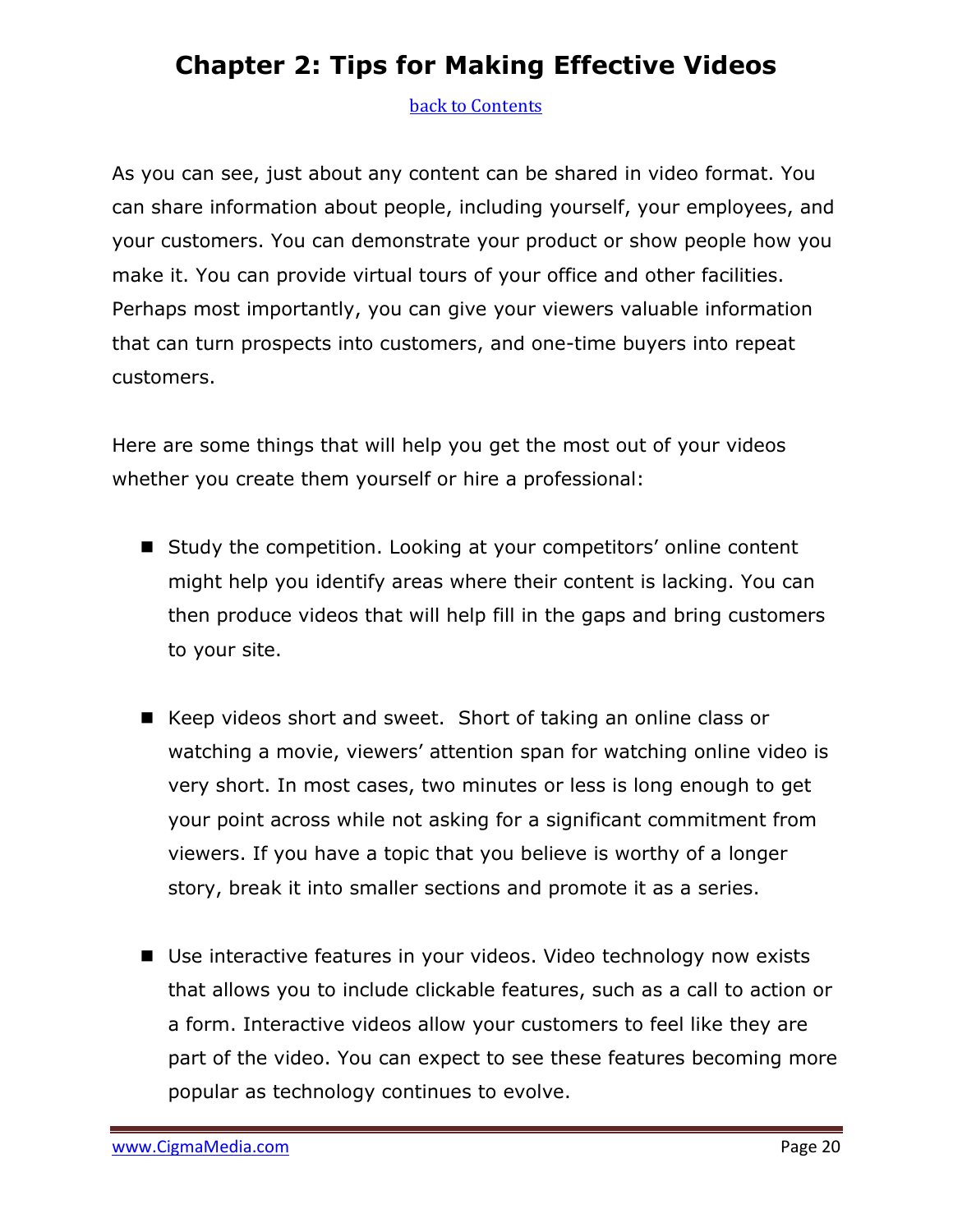- Do multiple videos and create a series where applicable. Video series can be very effective. They can encourage customers to subscribe to your YouTube channel. You can also sell a series of videos as a webinar.
- Keep mobile in mind. Approximately 80% of internet users access the web using mobile devices. Make sure your videos and other web content are optimized for mobile.
- No matter what your video is about, also consider these tactics:
	- o Use both still images and video together for variety.
	- $\circ$  Include a call to action, whether it's an invitation to take advantage of a special offer or just to visit your website.
	- o Don't forget about music. Adding music to your video can make it more engaging. If you don't have the budget to commission original music, you can find music clips in online music libraries.
	- o Include a thumbnail graphic of your video when you send email to your list. You'll increase the number of views your video has, and customers will see it even if they haven't visited your site recently. With the right technology, you can even include a short loop of moving video in an email with a link to the full video on your website.

If you combine these recommendations with one of the ideas from the previous chapter – or with your own, unique idea – you'll have a video that can serve as a powerful marketing tool and a way to connect with your customers.

If you lack the technical know-how or simply don't have the time available to produce a video for your business, I'd encourage you to hire a professional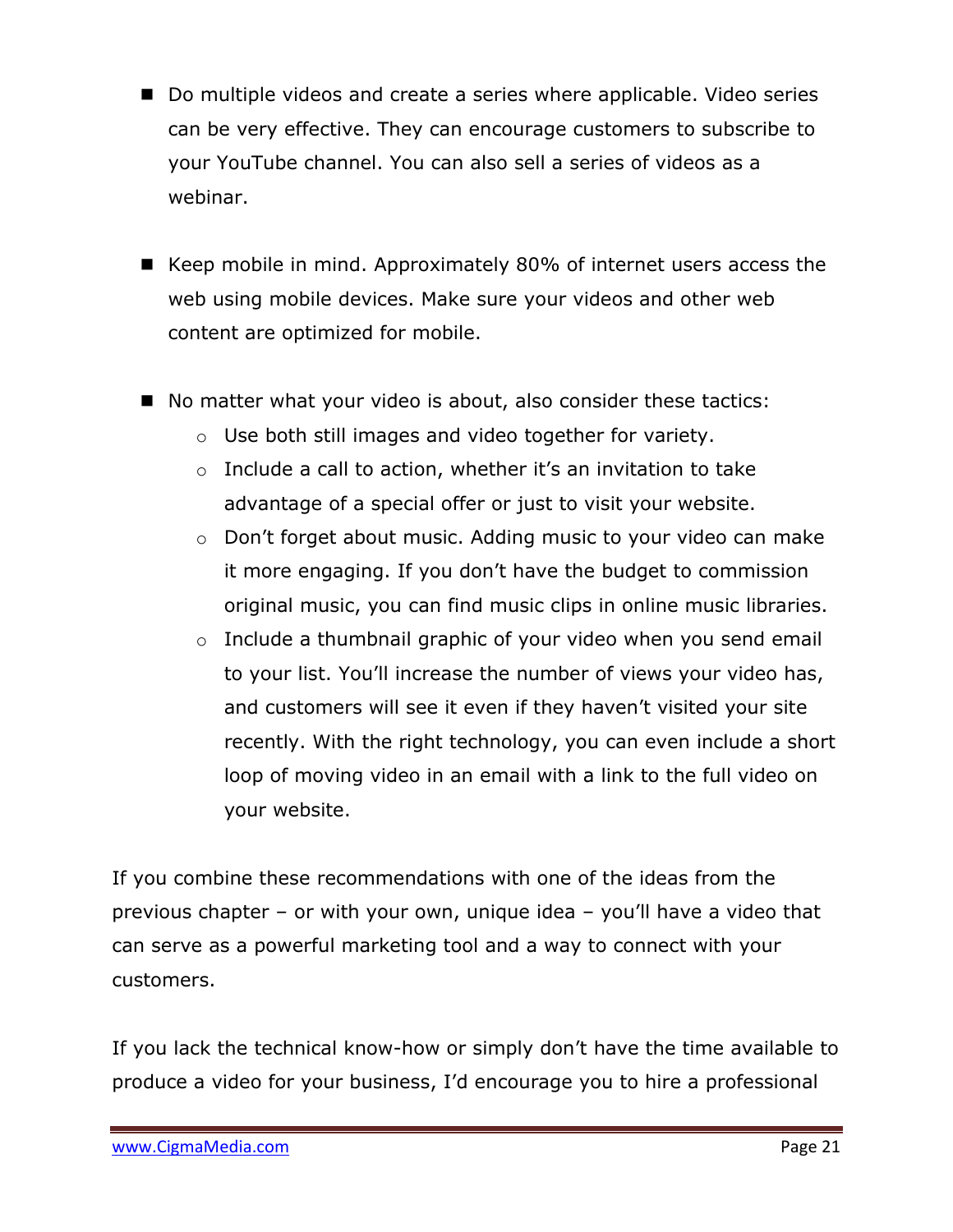service like Cigma Media, to handle the production. By working us, you will be assured that your video will be of the highest quality and that your message will be properly formatted and edited to effectively reach your target audience.

Our Cigma Media production staff can help you with:

- o Writing a script
- o Shooting the video
- o Editing the video
- o Selecting graphics and special effects
- o Choosing the right music
- o Coaching and directing for on-camera performance
- o Hiring a professional voice actor to tell your story

Remember, it is essential that any videos you share online look professional. Working with a production company like Cigma Media will require some upfront expenditure, but you will earn it back in the long run.

Of course, creating great video content is only the first step. The next thing we'll talk about is how to promote your video so the people who need to see it – your customers and potential customers – see it…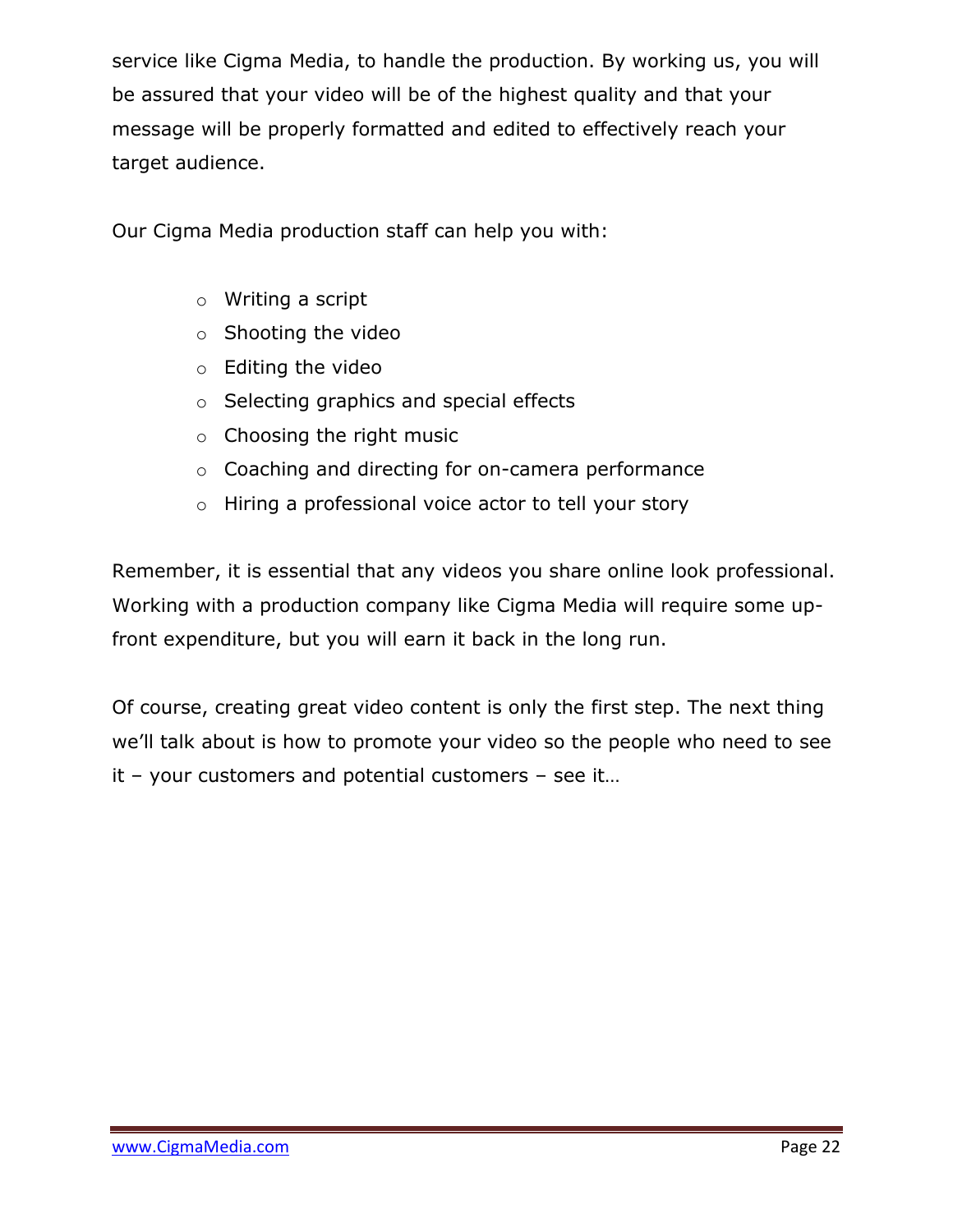## **Chapter 3: Promoting Your Videos**

#### <span id="page-22-0"></span>[back to Contents](#page-1-0)

The final step in creating a successful video marketing campaign is finding ways to get people to watch your videos. The time and energy you spend producing videos will be wasted if your customers don't see them. Your goal with any marketing campaign is to maximize the return on your investment (ROI.) When you market selectively and track your results, you will be able to correct course if you need to, and produce new content to get the desired result.

Chances are you already have some tools you can use to promote your videos without spending any money. However, it is also worthwhile to think about investing a little bit in paid advertising and promotion. Let's talk about the options.

#### **Video Promotion Methods**

Once your first video has been produced, you will want to start promoting it right away. Here are some things you can do immediately:

- **Promote your videos via all of your marketing channels:** 
	- o Place them on your website or blog
	- o Place them on YouTube and other video sharing sites
	- o Share them on your social media sites. You can post videos on Facebook, Instagram and LinkedIn, and links to videos on Twitter.
	- o Email the video to your list, or include a thumbnail of it in your next regular email.
- Optimize your YouTube profile and video description to help draw more traffic. (If you don't have a Youtube Channel, we can help with that.)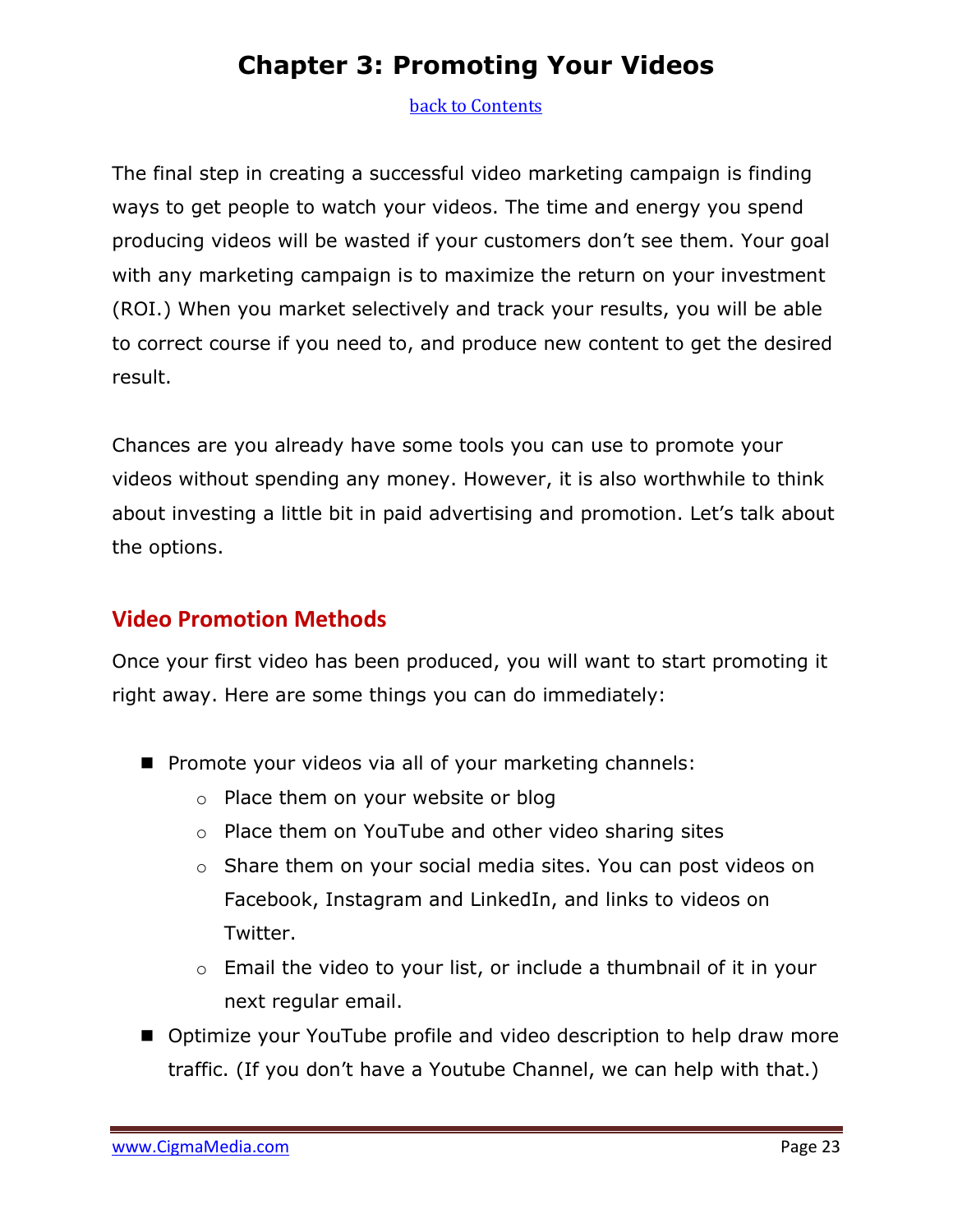- Write a brief article about your new video, and post it on industryspecific directories and customer forums.
- Ask your fans and followers to share your video. You can combine this idea with a product giveaway. Ask people to share, and enter everyone who does in a contest to win a gift certificate or free product.

All of the above ideas are things you can do for free. While you are posting your videos, I also recommend checking to make sure your social media profiles are complete and that you have included links back to your website in your profile. Taking these simple steps will improve your SEO and make it easier for people to find your content.

Once you have posted your video in all of the places you can do so for free, you should consider one or more of the following paid advertising options:

- Facebook advertising. Facebook is the most popular social media site with the highest levels of user engagement. They have an easy-to-use advertising platform that will allow you to carefully target who sees your video. You can use a wide range of demographic information to choose your audience, including things like age, gender, geographical location, and hobbies. You can specify a goal for your campaign, such as getting Likes on your page or getting visitors to click through to your website. Facebook also allows you to set a daily spending cap on your advertising, making it easy to keep your budget in control.
- YouTube advertising. YouTube offers several different advertising and promotional options for businesses. You can target viewers using things like demographics, video categories, interests, and keywords. One good option for local businesses is to place the video on a pre-roll for local viewers. (Pre-roll is the term for the video ads that play before your chosen content.) Other options include paying to be a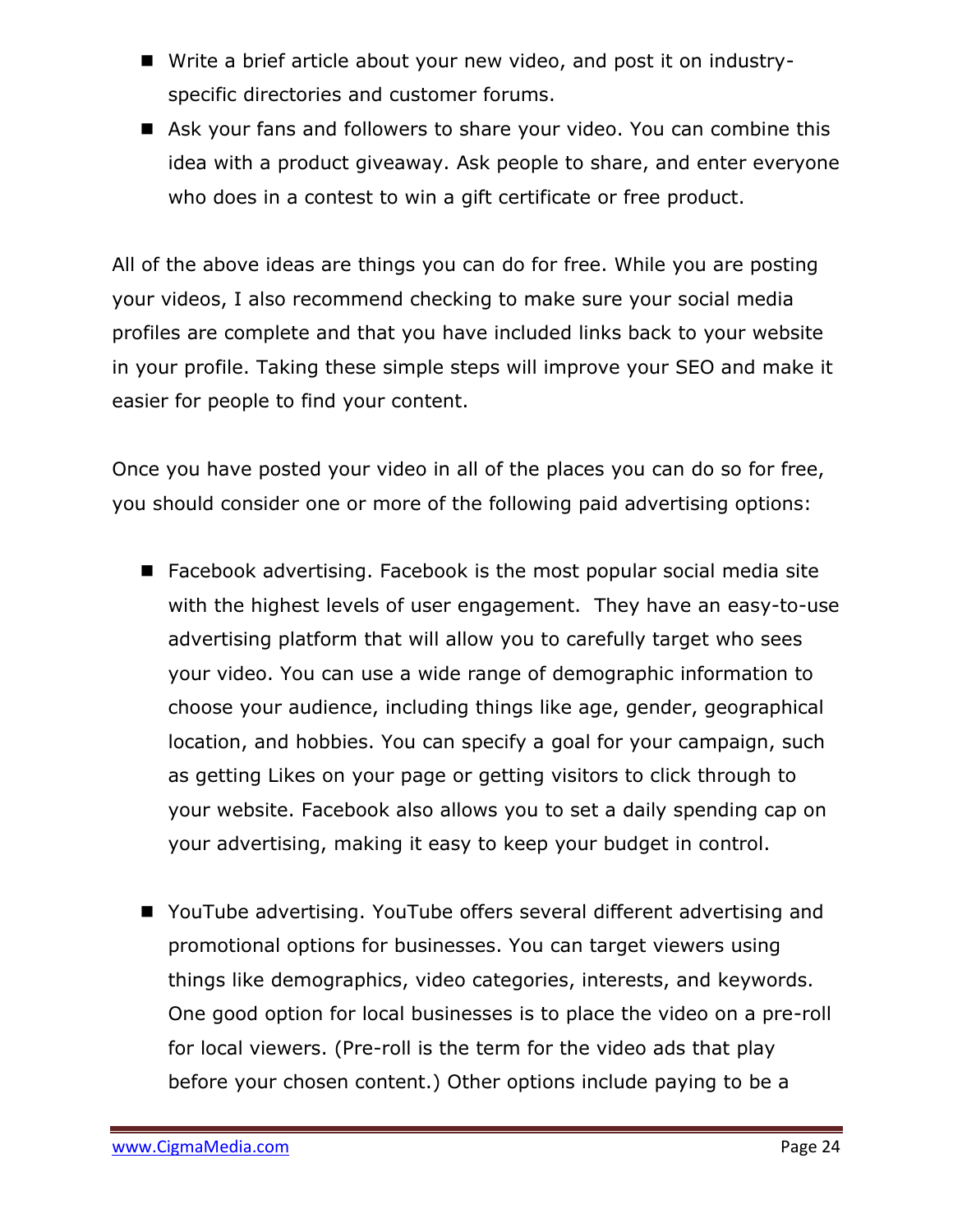suggested video or sponsoring a search so your video comes up in response to suggested keywords. Like Facebook, YouTube offers ways to cap your daily spending.

■ Twitter advertising. Twitter advertising is not yet as common as Facebook advertising, but it is a good option for promoting your videos. Twitter offers demographic targeting similar to YouTube and Facebook. You can promote a Tweet, and Twitter will let you direct it at users in a specific zip code if you choose. You can also set spending caps.

Using these three strategies in combination with the free promotion options above will ensure that your video gets out to as wide an audience as possible without requiring too large an expenditure.

One key thing to keep in mind is that once you commit to using video marketing, you will need to make a point of releasing new video content periodically. It might be helpful to make an editorial schedule for your videos, and release a new one at regular intervals. Having a YouTube channel won't do you any good if all of your content is dated.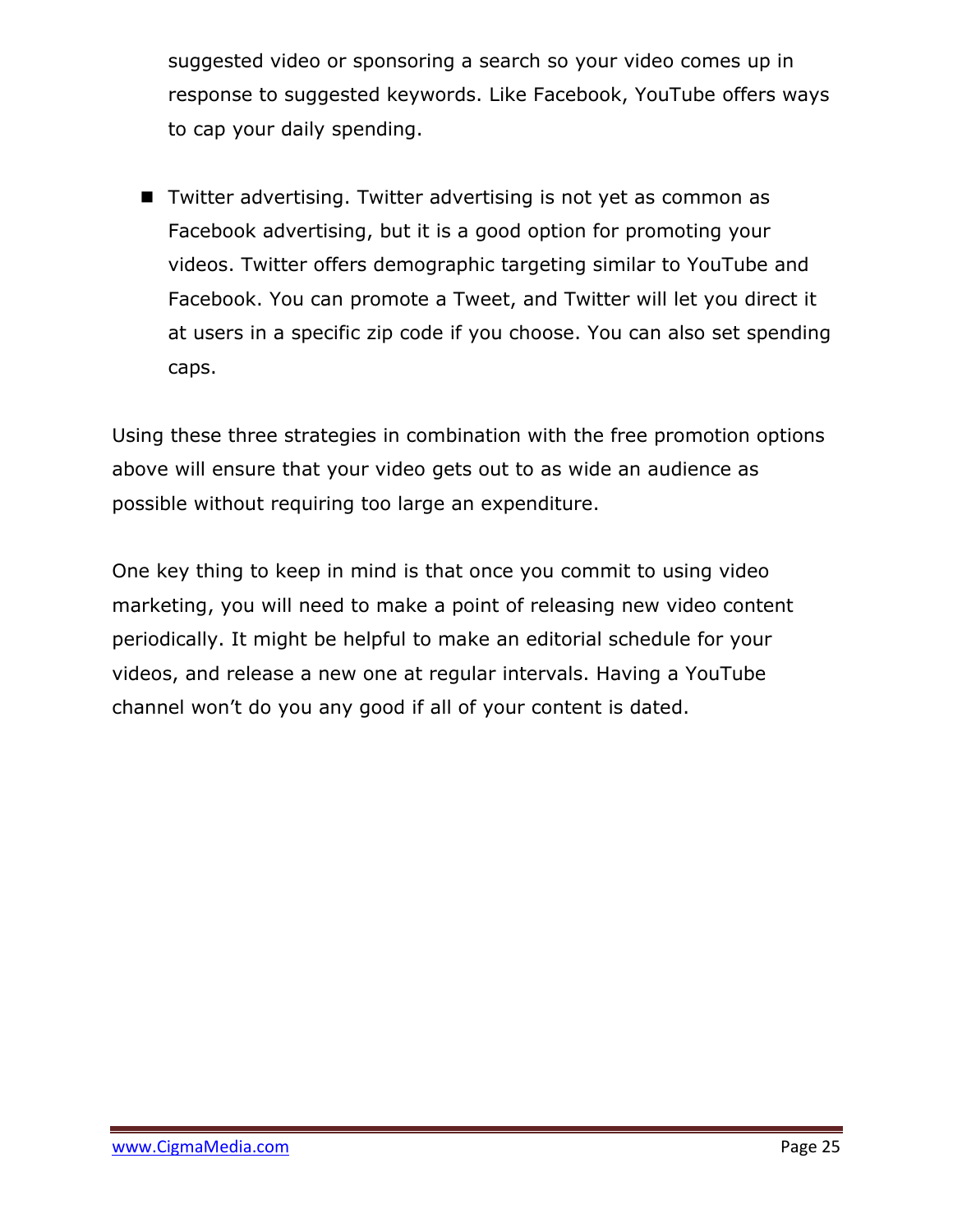### **Chapter 4: That's a Wrap!**

<span id="page-25-0"></span>[back to Contents](#page-1-0)

Thank you for reading *50 Online Video Ideas for Small Businesses*. I hope you are feeling inspired and motivated to start using videos to promote your business. While other forms of web promotion content are still popular, video is by far the most popular kind of content. It is slightly more expensive to produce, but you are also far likelier to get a good return on your investment than you are with other types of content.

#### **Tips for Getting Started**

The information in this book will give you a good foundation for getting started, but here are a few tips to remind you of what you need to do:

- Do competitor research
- Brainstorm ideas about what information to include in your video
- Choose a format for your video
- Write (or hire someone to write) a script for your video
- Obtain other necessary items, such as photographs
- Call Cigma Media to Produce your video
- Post the video online your website, social media pages and YouTube
- Send emails to your customer list with either embedded video or a thumbnail link to your video
- $\blacksquare$  Promote your video using both free and paid marketing
- Set up an editorial schedule for producing new videos

It's a good idea to vary your video content. For example, if the first video is an "About Us" video for your company, you might make the next one a product demonstration or a customer testimonial.